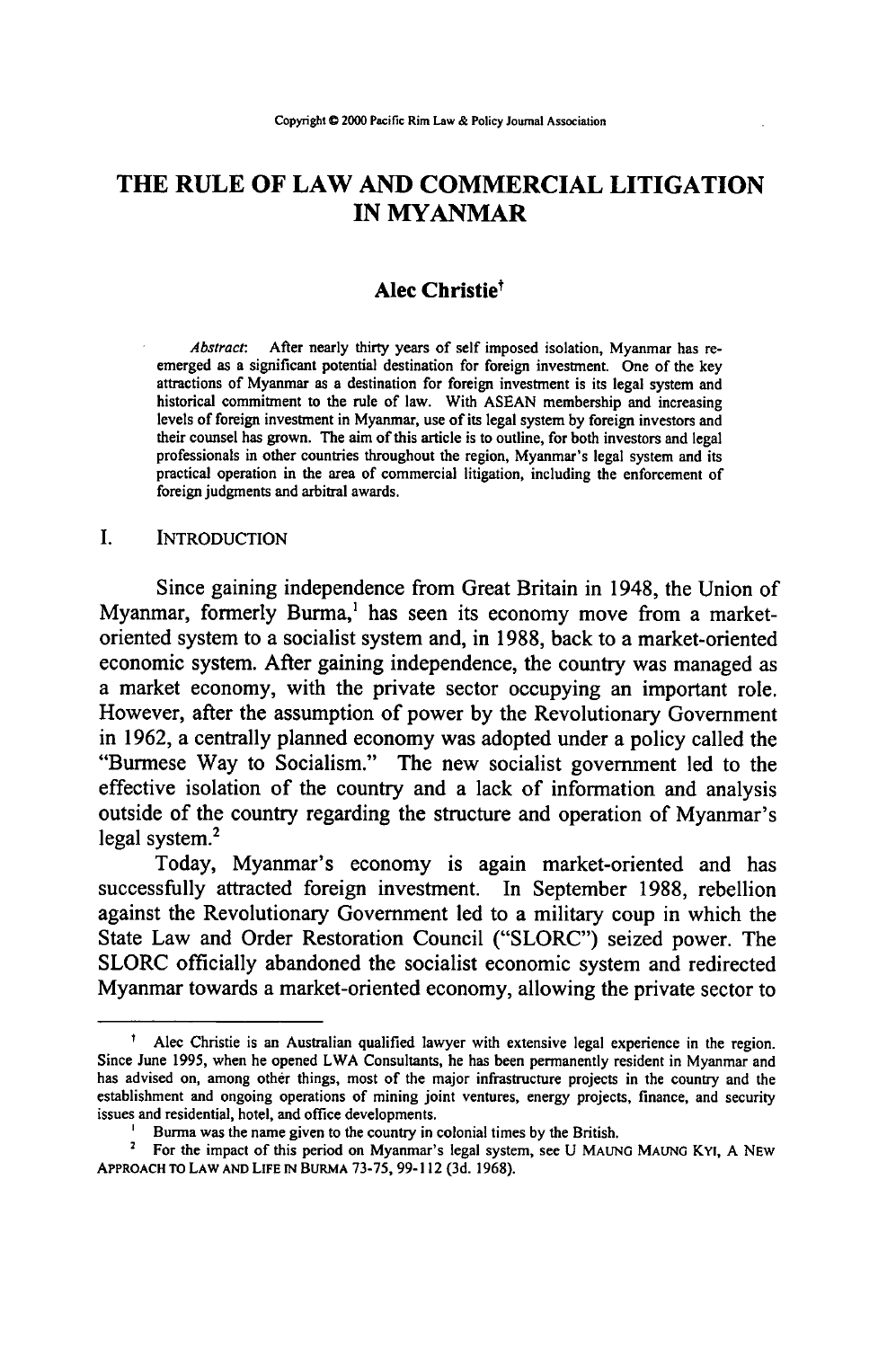develop alongside the State sector. The State Peace and Development Council ("SPDC") has continued this push towards a market economy.' As a result, trade opportunities are now available to both domestic and foreign private entrepreneurs. Myanmar has been particularly successful in its efforts to attract foreign investment. It is expected that foreign investment in Myanmar will increase for several reasons: Myanmar's membership in the Association of Southeast Asian Nations ("ASEAN"); its English-based legal system; its historical commitment to the rule of law; and its significant, untapped natural and human resources.

The aim of this article is to outline Myanmar's legal system and its practical operation in the area of commercial litigation. Part **II** provides a historical background of Myanmar's legal system. Myanmar's legal system as it exists today. Part IV discusses the country's civil procedure requirements. Part V examines the enforceability of foreign judgments, and Part VI describes the enforceability of foreign arbitral awards in Myanmar.

## II. MYANMAR GOVERNMENTS AND CONTINUITY OF THE LAW

In order to appreciate the current structure of Myanmar's legal system, it is necessary to briefly recount the types of governments in Myanmar since colonial times and their impact on the continuity of Myanmar laws.4

#### *A. Colonial Governments*

On May **1, 1897,** Burma became a Lieutenant-Governorship as a province of Britain's "Indian Empire."5 The Lieutenant-Govemor was the head of the administration of Burma and exercised the powers of local government.6 The Legislative Council assisted the Lieutenant-Governor in his duties **by** preparing and passing legislation regarding local and provincial requirements.7 Legislation became law if it received the sanction of the

<sup>&</sup>lt;sup>3</sup> The change from the State Law and Order Restoration Council ("SLORC') to the State Peace and Development Council ("SPDC") occurred on November 15, 1997, with the aim of developing a "democratic system in the State and build a new peaceful, tranquil, and modem developed nation." 4 For a comprehensive review of Myanmar government since colonial times, see Kyaw Sein, *<sup>A</sup>*

*Brief Legal History ofMyanmar, I* LAW **JOURNAL,** June 1999; **A.** EGGAR, THE LAWS OF **INDIA AND** BURMA (Rangoon 1929).

**<sup>&#</sup>x27;** SIR J.G. SCOTT, BURMA: A HANDBOOK OF PRACTICAL INFORMATION 147-48 **(De** La More Press ed., 3d ed. 1921).

**<sup>6</sup>** *Id.* at 148.

**<sup>7</sup>** *Id.*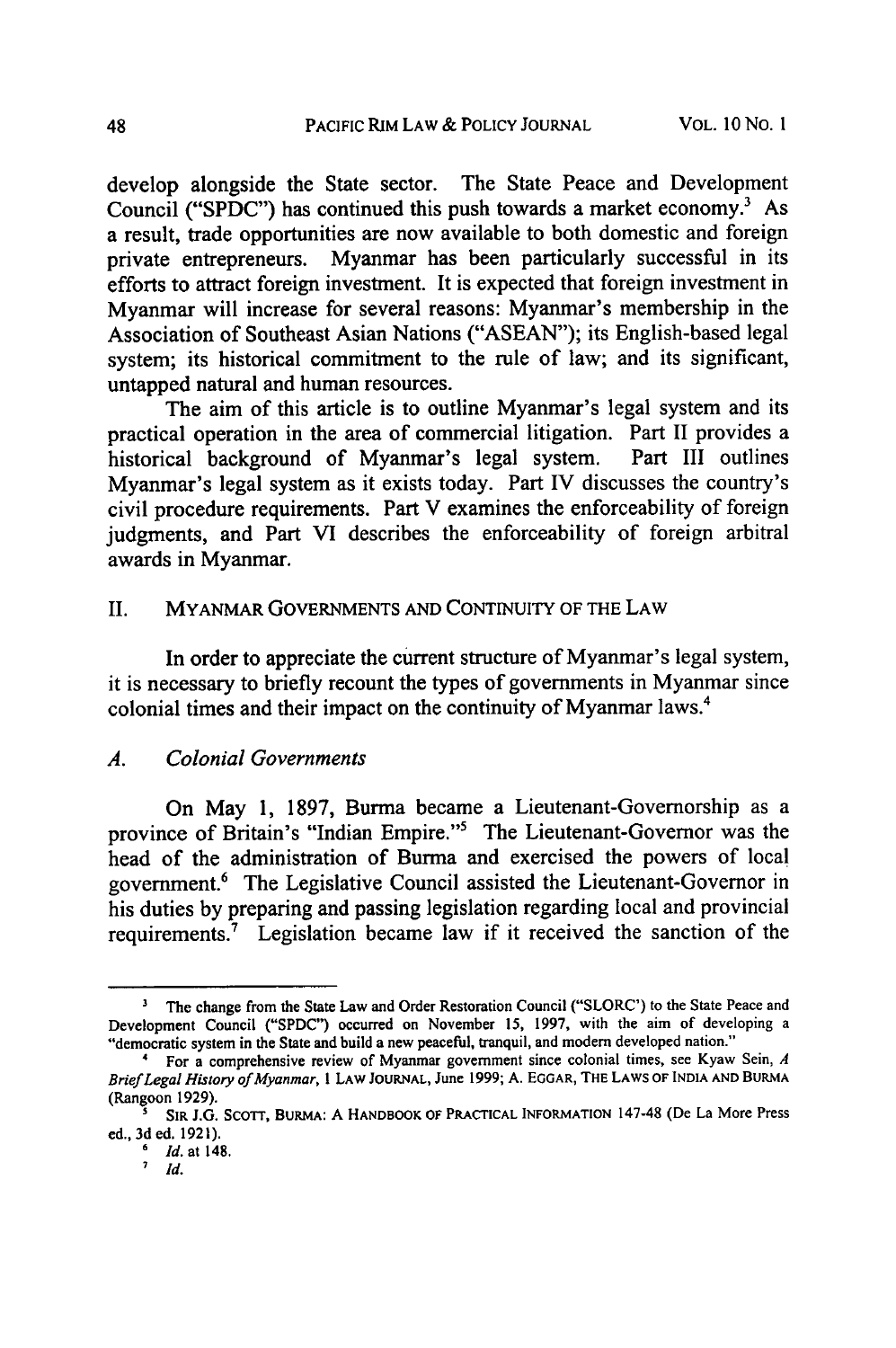Governor General of British India.<sup>8</sup> In addition to local legislation, all of the Indian Statutes enacted during this period applied to the "province of Burma."<sup>9</sup>

In 1935, Burma separated from British India but did not gain much independent sovereignty. Burma remained a British colony but gained the power to make laws in the Burma Legislature.<sup>10</sup> The Government of Burma Act, however, specifically declared that the Indian Statutes would continue in force until altered, repealed or amended by the Legislature.<sup>11</sup> During the Japanese occupation of Burma from 1942 to 1945, the existing laws of Burma, including the Indian Acts applicable to Burma, continued in force.<sup>12</sup> In May 1945, Britain re-occupied Burma and revived all laws and regulations in force prior to the Japanese occupation.<sup>13</sup>

# *B. Governments Since Independence*

Even after Burma became an independent sovereign state on January 4, 1948, Burma kept in place the prior law enacted during the colonial times. Specific legislation mandated that all laws passed prior to January 4, 1948 were to continue in force until amended or repealed by the new Union Parliament.<sup>14</sup> Similarly, the law as it existed in Myanmar immediately prior to the assumption of power by the Revolutionary Council on March 2, 1962, continued in force until specifically repealed or amended.<sup>15</sup> The 1974 Constitution also continued the pre-1974 laws to the extent that they did not conflict with the Constitution itself or unless they were expressly repealed or amended.<sup>16</sup> Furthermore, after the State Law and Order Restoration Council ("SLORC") took power in September 1988 and abandoned the socialist economic system by reintroducing a market-oriented economy, all existing laws remained in force until specifically repealed or amended, including laws passed during the socialist period.<sup>17</sup> Similarly, on the assumption of

**<sup>8</sup>** *Id.*

<sup>&</sup>lt;sup>9</sup> To date, the India statutes applied in Myanmar still carry a reference to the "India Act" reference number.

<sup>&</sup>lt;sup>10</sup> Government of Burma Act (1935) (Myan.).

*Id. §* 148; *see* A. **EGGAR, DIGEST** OF **THE GOVERNMENT** OF BURMA AcT 15 (Government Printers 1962). **2** The Law Regulating the Administration of Burma (1305 M.E.) (Myan.) *§* 23.

<sup>&</sup>lt;sup>3</sup> The Burma Indemnity and Validating Act (1945) (Myan.)

<sup>&</sup>lt;sup>13</sup> The Burma Indemnity and Validating Act (1945) (Myan.).<br><sup>14</sup> BURMA CONST. (1947) ch. XIV § 226 (1); The Union of Burma (Adaptation of Laws) Order (1948) (Myan.).

**<sup>&</sup>quot;5** Kyaw Sein, *supra* note 4.

**<sup>16</sup>** BURMA **CONST.** (1974) art. 202(b).

**<sup>7</sup>** Kyaw Sein, *supra* note 4; Notification of the State Law and Order Restoration Council (No. 6/88, Sep. 24, 1988)(Myan.)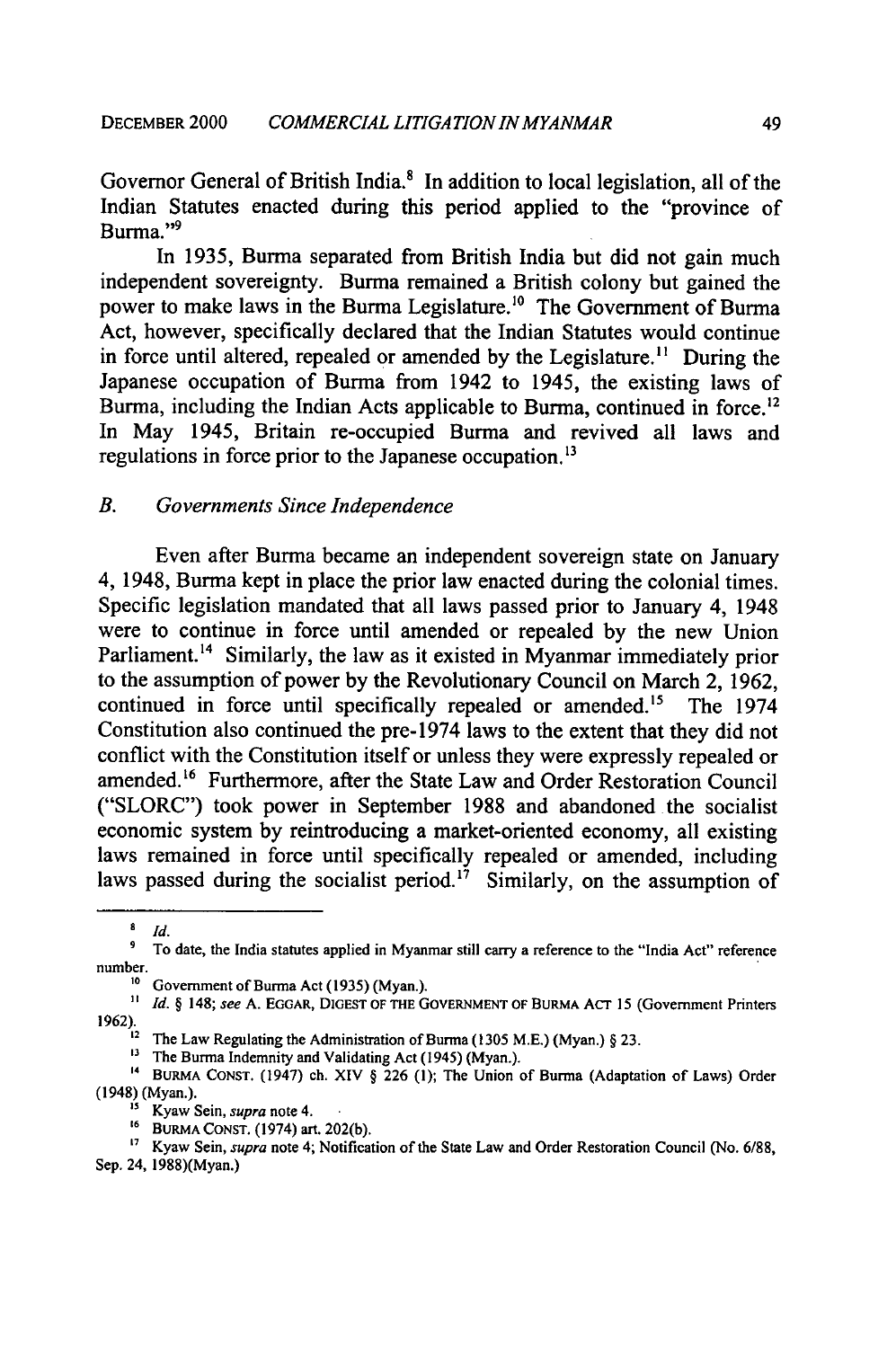power by the State Peace and Development Council ("SPDC"), all laws then in force continued until specifically repealed or amended.<sup>18</sup>

# III. OVERVIEW OF THE CURRENT LEGAL SYSTEM

Today, the legal system of the Union of Myanmar is a unique combination of the customary law of the family, codified English common law, local case law, and recent Myanmar legislation.<sup>19</sup> Prior to Myanmar's independence, Britain implanted the principles of English statutory and common law in Myanmar through the Indian Statutes.20 These codes, based on English statutory and common law, include the Arbitration Act, the Companies Act, the Contract Act, the Negotiable Instruments Act, the Registration Act, the Sale of Goods Act, the Transfer of Property Act, the Trusts Act, and the Civil and Criminal Procedure Codes.2'

Myanmar courts interpret these codes by looking to Indian and English authorities. Indian decisions interpreting these codes and English decisions interpreting equivalent English laws remain extremely persuasive authority in Myanmar courts. Similarly, Indian legal texts on the laws shared by India and the former Burma are also persuasive.<sup>22</sup> Where no statute addresses a particular matter, courts apply Myanmar's general law, which is based on English common law as adopted and interpreted by Myanmar courts. $23$  Where there is no relevant statutory or general law on point, the Myanmar Courts are obliged to decide the matter according to justice, equity, and good conscience.<sup>24</sup>

## *A. Re-Emphasis on Pre-Independence Law*

Under the SLORC and the SPDC, the corporate, commercial, and economic laws of pre-independence Myanmar have been re-emphasized as

<sup>&</sup>lt;sup>18</sup> The Adoption of Expressions Law (1997) (Myan.).

**<sup>&#</sup>x27;9** *See* **U MAUNG MAUNG** KYI, *supra* note 2, ch. VI; **MAUNG** MAUNG, LAW **AND** CUSTOM IN BURMA **AND** THE **BURMESE** FAMILY vi., ch. III (Martinus Nijhoff 1963).

**<sup>20</sup>** As to the adoption and use of common law and equity in Myanmar, see **U** Tin Eng v. **U** Ba Yoke **[1957]** B.L.R. (H.C.) 341 (Myan.); **U MAUNG MAUNG** KYI, *supra* note 2, ch. III.

**<sup>21</sup>** For a discussion of the legal system and the laws before colonisation, see MR. **JUSTICE E. MAUNG,** THE **EXPANSION** OF **BURMESE** LAW (1951).

**I** For example, His Honour **U** Thaung **Sein J** cites a number of India and English legal texts in Indo Burma Petroleum Company Limited v. The Union of Burma, **[1961]** B.L.R. **(H.C.)** 145 (Myan.).

*<sup>23</sup>See* Dr. Daw Mya Swe v. The Union of Burma Airways [1964] B.L.R. **(C.C.) 279** (Myan.).

**<sup>24</sup> U** Sein v. Daw Mya Aung [1984] B.L.R. 224 (Myan.); The Judiciary Law 2000 § 2 (No. **5/00)** (Myan.) [hereinafter Judiciary Law].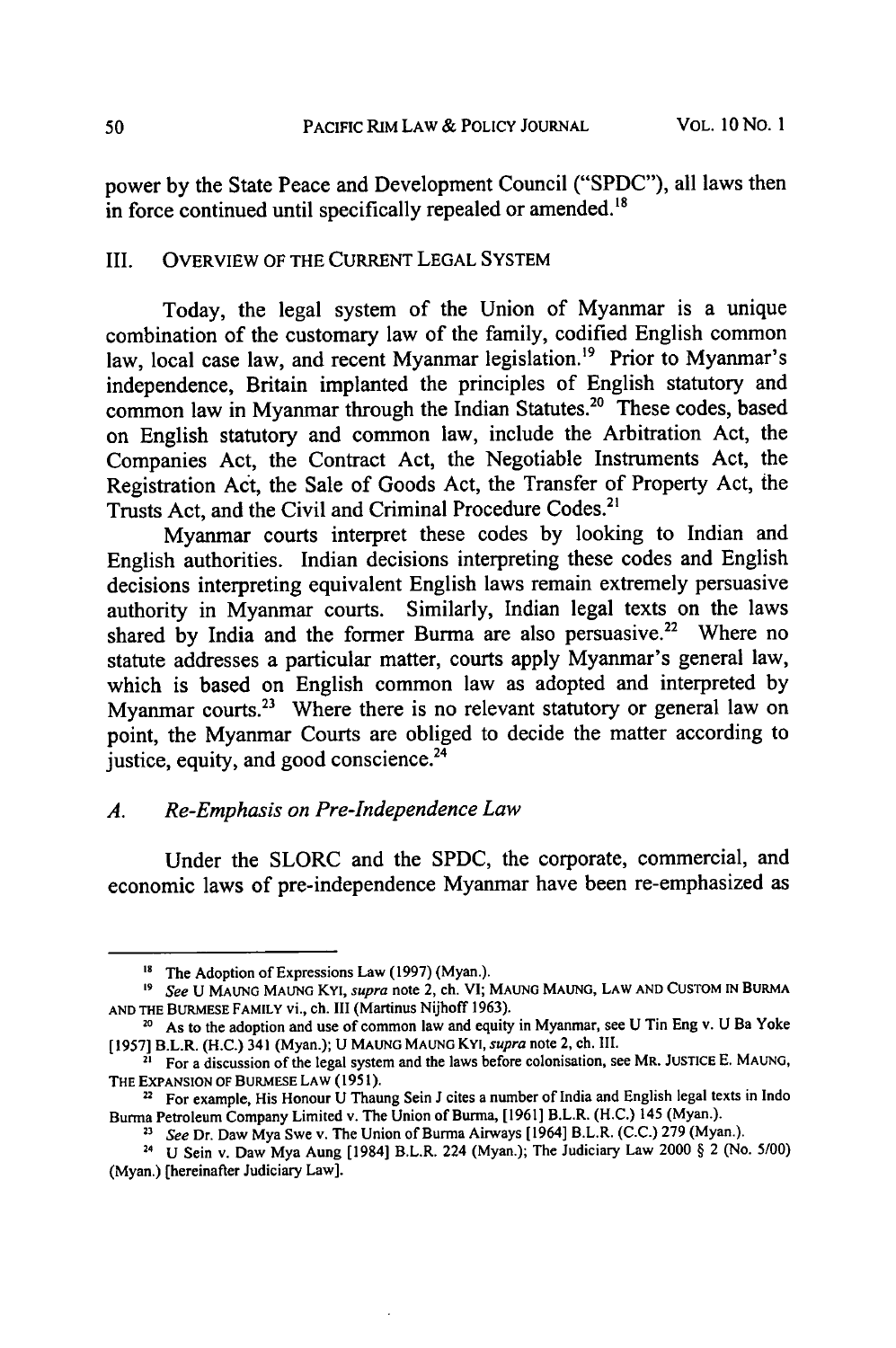the pillars of Myanmar's push towards a market economy.25 In **1998,** the Office of the Attorney General published a comprehensive and authoritative listing of the statutes in force in Myanmar as of December **31, 1997,** including pre- and post-independence legislation.<sup>26</sup> Myanmar's commercial laws have historically been based on concepts similar to those of the commercial laws of Australia, England, Hong Kong, Malaysia, Singapore, and other former British colonies of the region. These laws, however, are subject to the interpretation of the Myanmar courts.<sup>27</sup>

As a result of the socialist economic system in place between **1962** and **1988,** there is little case law interpreting Myanmar statutes. However, as expected, recent decisions confirmed that pre-1962 case law will be followed by the courts of post-1988 Myanmar.<sup>28</sup>

## *B. New Laws*

Since **1988,** Myanmar has promulgated numerous new laws to encourage foreign and local investment and develop the market economy. Perhaps the most important of these new laws, especially for larger foreign investors, is the Myanmar Foreign Investment Law of **1988.** The purpose of this law is to offer tax incentives and exemptions to attract the larger foreign investments.29

## *C. The Administration of Justice*

Myanmar courts base the administration of justice upon the following principles:<sup>3</sup>

- (1) Independence of the judiciary;
- (2) Protecting and safeguarding the interests of the people;

<sup>&</sup>lt;sup>25</sup> Dr. Tun Shin, The Legal Framework of Myanmar, Address before the Europe/East Asia Economic Summit in Singapore (Sept. 20-22, 1995) *in* **GOLDEN** MYANMAR, vol. 3 No. 1 1996, at 3; THE EAST ASIA **ANALYTICAL UNIT** OF DEPARTMENT OF FOREIGN AFFAIRS **AND TRADE** OF AUSTRALIA, THE **NEW ASEANS:** VIETNAM, BURMA, **CAMBODIA AND** LAOS 104 **(1997). 26 OFFICE** OF THE ATrORNEY **GENERAL,** THE **INDEX** OF LAWS **(1998).**

*<sup>2</sup> See* H. Oppenheimer v. M. **E.** Moola Sons, Ltd. **[1929]** 7 Ran. 514 (Myan.).

**<sup>28</sup> U MAUNG MAUNG** KYI, *supra* note 2, at **62-63;** For an example *of star decisis* in Myanmar, see the reasoning of the Full Bench of the High Court in In Re Ma Mya v. Ma Thein, I.L.R. 4 Ran. **313** (Myan.). *"' See generally* Alec Christie & Suzanne Smith, FOREIGN DIRECT **INVESTMENT IN** MYANMAR

<sup>(1997).</sup> **30** The Judiciary Law, *supra* note 24,  $\S$  2.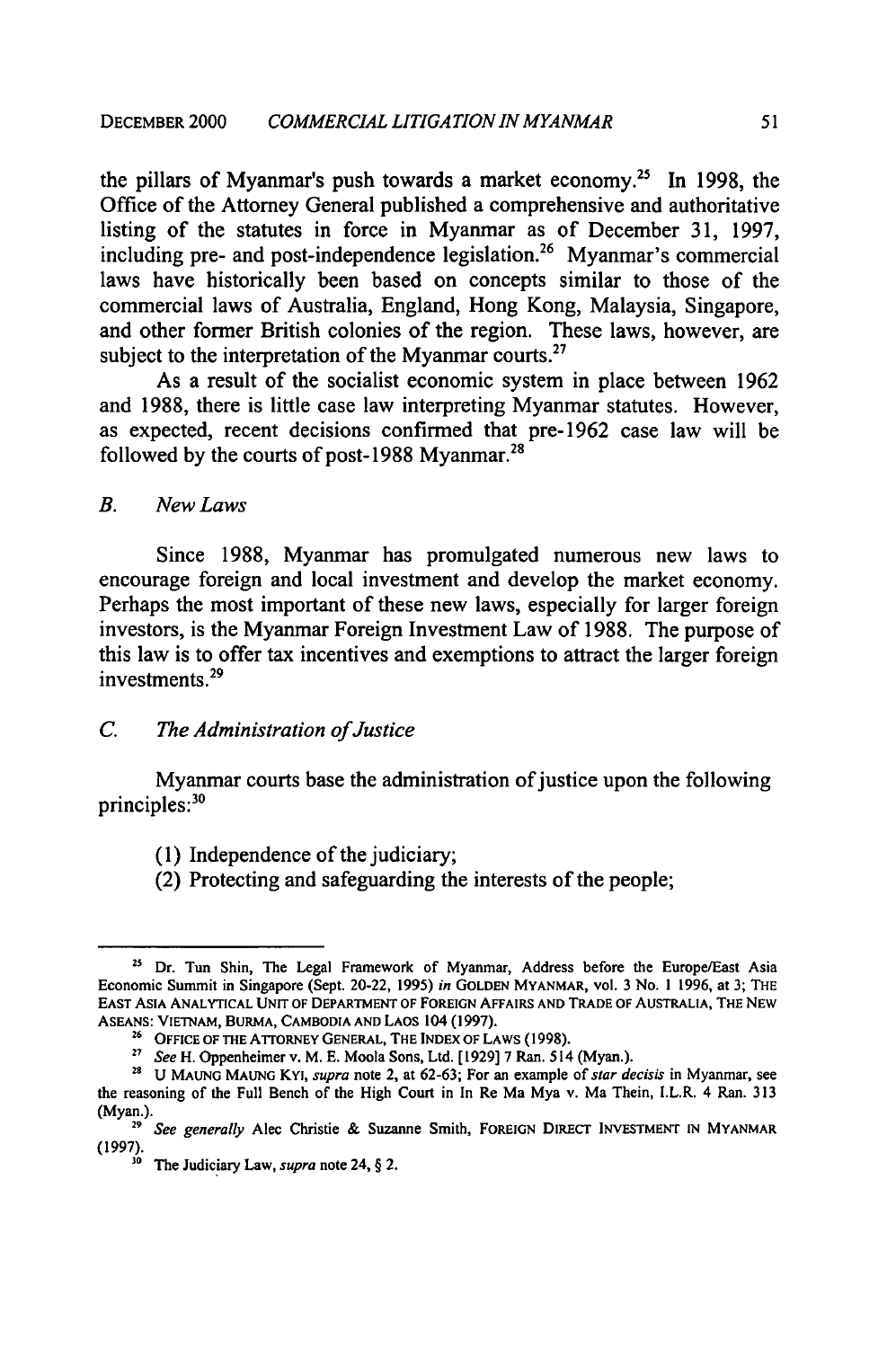- (3) Educating the people to understand and abide by the law and cultivating the habit of abiding by the law;
- (4) Working within the framework of law for the settlement of  $\frac{1}{2}$  cases;<sup>31</sup>
- (5) Dispensing justice in open court, unless otherwise prohibited by law; and
- (6) Guaranteeing, in all cases, the right of defense and the right of appeal under the law.

The judicial system in Myanmar is hierarchical. In order of importance, the following are the various courts of Myanmar.<sup>32</sup>

- (1) The Supreme Court;
- (2) Divisional Courts or State Courts (of which there are fourteen);
- (3) District Courts (of which there are sixty-three); and
- (4) Township Courts (of which there are 323).

#### *D. The Supreme Court*

The Judiciary Law of 1988 re-established the Supreme Court as the highest court in Myanmar, and this was confirmed by the Judiciary Law 2000. The Myanmar Supreme Court consists of the Chief Justice, two Deputy-Chief Justices and between seven to twelve judges.<sup>33</sup> The Supreme Court Justices are assisted by judicial officers who undertake research and provide other assistance. In addition, law officers, appointed by the Attorney General's office, act as public prosecutors in all Myanmar courts.

The Supreme Court is responsible for the supervision of all other courts in Myanmar and has jurisdiction to adjudicate the following:<sup>34</sup>

- (1) Civil and criminal matters within its original jurisdiction;
- (2) Appeal hearings from a decision of a Divisional or State Court;
- (3) Any order or decision relating to the legal rights of a citizen, and if necessary, amending or quashing such order;
- (4) Cases against the judgment, order, or decision of any court;

**<sup>&</sup>quot;** *See also* Jiwanram & Rampartap v. Comm'r of Income Tax, **Burma [1958]** B.L.R. **(H.C.) 95** (Myan.). **<sup>32</sup>**Judiciary Law, *supra* note 24, § 12.

*<sup>3</sup> Id.§3.*

*<sup>&#</sup>x27;4 Id.§§5,6.*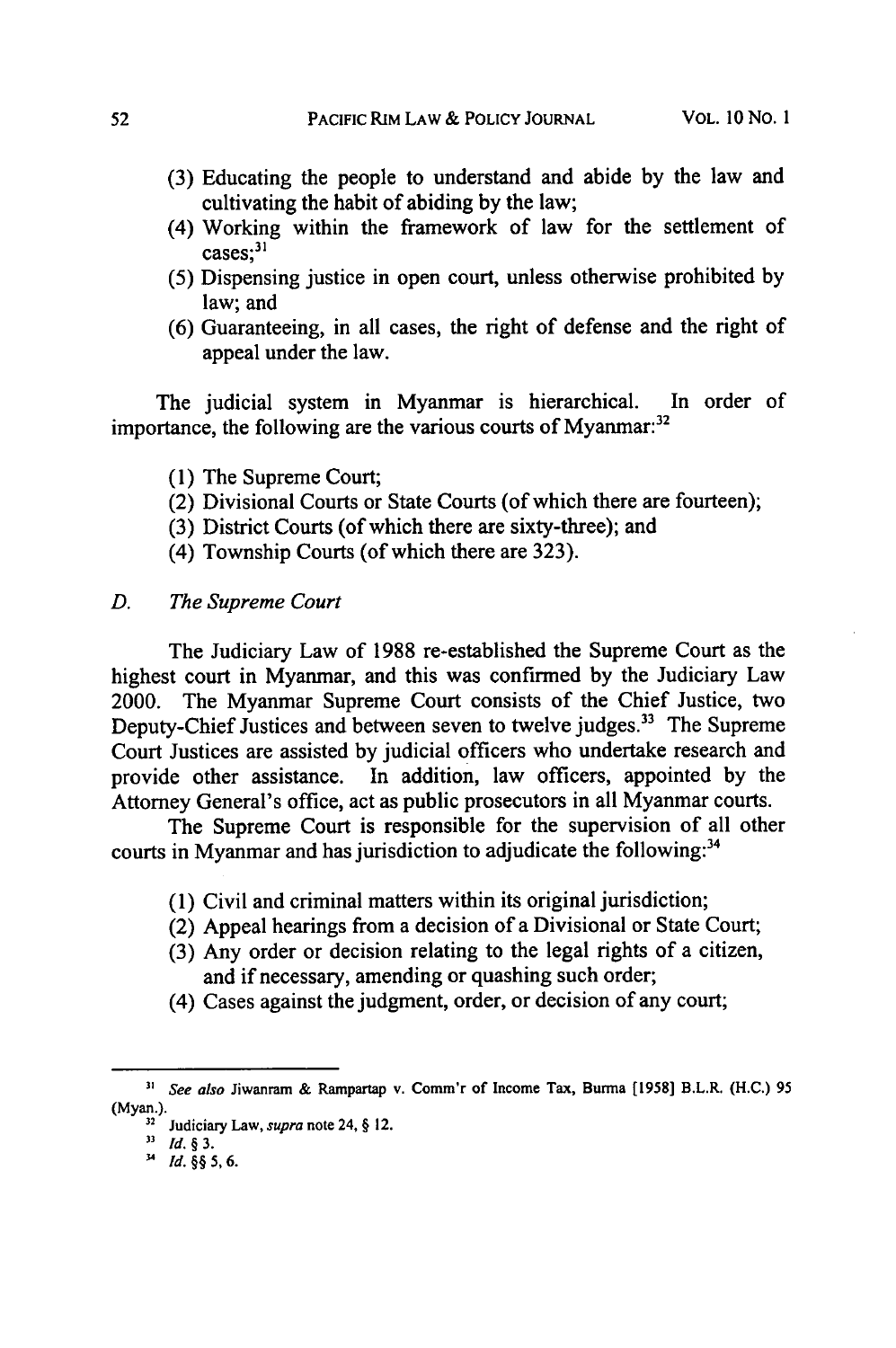- (5) Any judgment, order, or decision of any court thatis not in accordance with the law;
- (6) Admiralty cases; and
- (7) Cases for which it is given jurisdiction under any law.

The full bench of the Supreme Court, at the discretion of the Chief Justice may review any decision by a single Supreme Court judge or a decision made by a less than full bench.<sup>3</sup>

## *E. Additional Myanmar Courts*

The Divisional or State Courts have original jurisdiction in criminal and civil proceedings, as well as being the court of first appeal for decisions made in Township Courts.<sup>36</sup> The Township and District Courts deal mainly with petty criminal matters and civil matters of low monetary value. In accordance with the directions of the Supreme Court, each Divisional, State, District, and Township Court may decide cases with a single judge or by a  $h$ ench. $37$ 

# *F. Jurisdiction*

In general, Myanmar courts have jurisdiction to try all civil suits against all persons within Myanmar, local or foreign, other than foreign sovereigns.<sup>38</sup> The appropriate court in which to commence proceedings depends on the type and value of the claim and the location of the parties or the location of the act in question.<sup>39</sup> Myanmar courts will uphold choice of jurisdiction clauses between parties specifying that a particular Myanmar court will hear a given dispute.<sup>40</sup> Such agreements, in which a court outside of Myanmar is chosen, will be enforced if they are not contrary to public

**<sup>35</sup>** *Id. § 9.*

**<sup>36</sup>***Id. §§* 14, 15.

**<sup>37</sup>***Id. §§* 17, 20, 21.

**<sup>31</sup>** BURMA CODE OF CIVIL PROCEDURE **[C.** Civ. P.] *§* 86. Regarding actions against foreign sovereigns, see U Zeya v. The Secretary of State of His Britannic Majesty For War Represented By Headquarters, Burma Command [ 1949] B.L.R. (H.C.) 402 (Myan.).

**<sup>19</sup>** C. Civ. P. *§§* 15-20; see Daw Kyin Hlaing v. U Win Maung [1958] B.L.R. (H.C.) 87 (Myan.); U Sein Hlaing v. U Chan Ba Lone [1987] B.L.R. 13 (Myan.). Regarding choice of jurisdiction, see Am. Int'l Underwriters (Myan.) Ltd. v. U Maung San [1961] B.L.R. (H.C.) 41 (Myan.).

<sup>&</sup>lt;sup>40</sup> See U Maung San v. Am. Int'l Underwriters (Myanmar) Ltd. Rangoon [1962] B.L.R. (C.C.) 191 (Myan.); Steel Brothers & Co. Ltd. v. Y. A. Ganny Sons [1965] (C.C.) 449 (Myan.).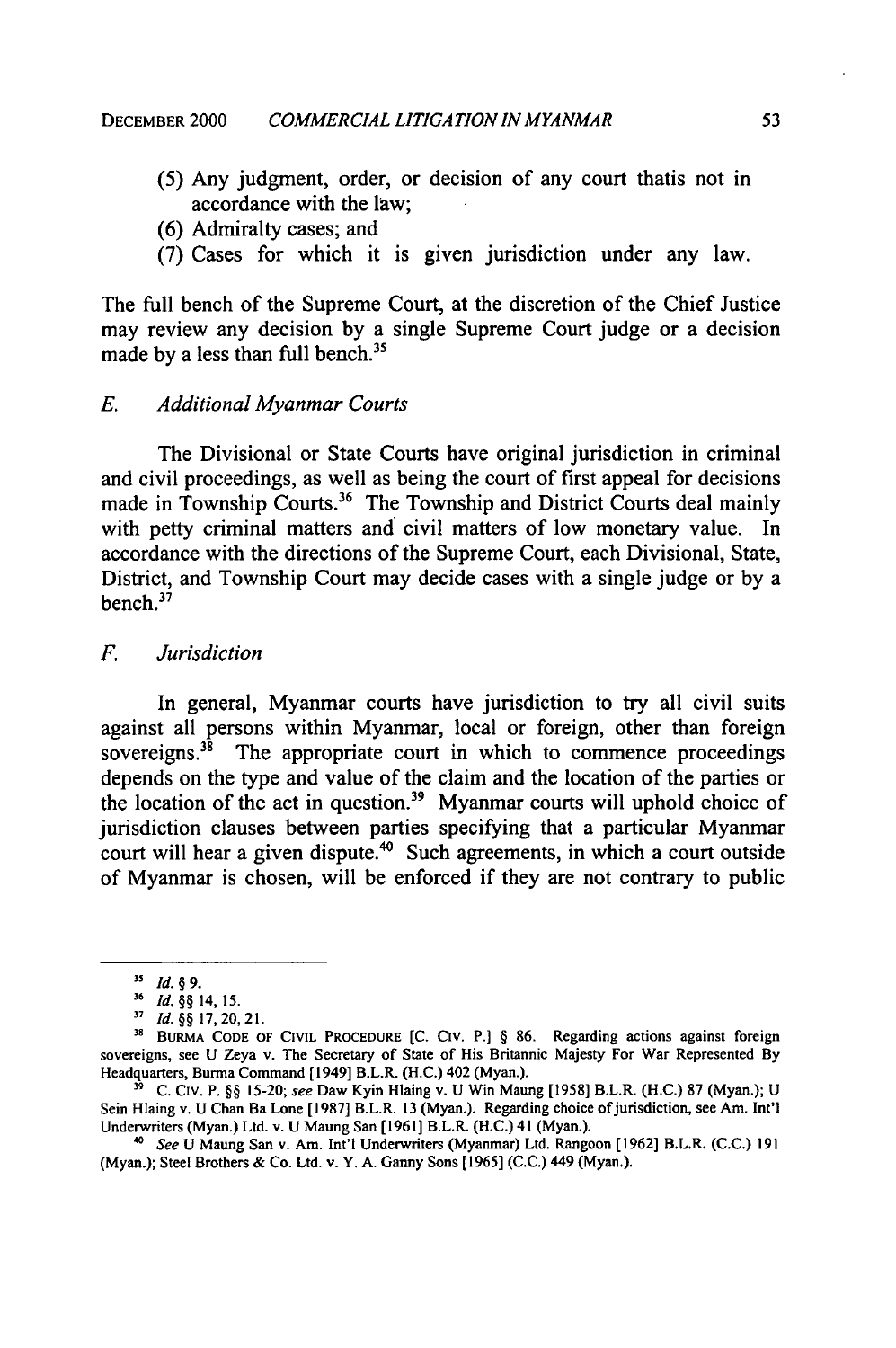policy. However, a clause that excludes the jurisdiction of the courts altogether is illegal and void in Myanmar under the Contract Act.<sup>41</sup>

#### IV. BRIEF OUTLINE OF CIVIL PROCEDURE **IN** MYANMAR

Myanmar's legal system is adversarial. Matters are heard before a judge or bench of judges and argued by advocates or pleaders. The Code of Civil Procedure provides the main source of Myanmar's procedural rules regarding civil litigation. Advocates and pleaders also refer to the Courts Manual of 1960 and the Evidence Act of 1872. Despite its separate existence, the practices and procedures of Myanmar courts were significantly influenced by English practices and procedures.

Currently, Myanmar does not have a developed dispute resolution mechanism, apart from arbitration.<sup>42</sup> In particular, unlike the North American court system, "mini trials," "private courts," and compulsory settlement conferences do not exist in Myanmar.

*A. Parties to a Suit*

*1. Contract Actions*

In a breach of contract action the proper plaintiff is the person with whom or on whose behalf the contract was made or in whom the rights under the contract were vested. $43$  If an action is to be brought by several cocontractors upon a promise made to them jointly, all the parties should be joined.

The proper defendant in a contract action is any of the following: (1) the person who made the promise, the breach of which has led to the action being brought; (2) the party who is liable under the contract; or (3) the party to whom the liability under the contract has passed.<sup>44</sup> When two or more persons are jointly and severally liable under a contract, all parties must be joined as co-defendants.<sup>45</sup> If only one of the appropriate parties is sued, that party may, on application to the court, have the action stayed until all other relevant persons are joined as co-defendants.

**<sup>4&#</sup>x27;** The Contract Act § 28 (Myan.).

**<sup>42</sup>** For a discussion of arbitration, see Alec Christie, Arbitration in Myanmar, INT'L. ARB. L. REV. (1998).43 **C.** Civ. **P.,** ORD. **I,** R. **1.**

<sup>45</sup> See Daw Aye Myaing v. Daw Hla Kyi [1987] B.L.R. 116 (Myan.).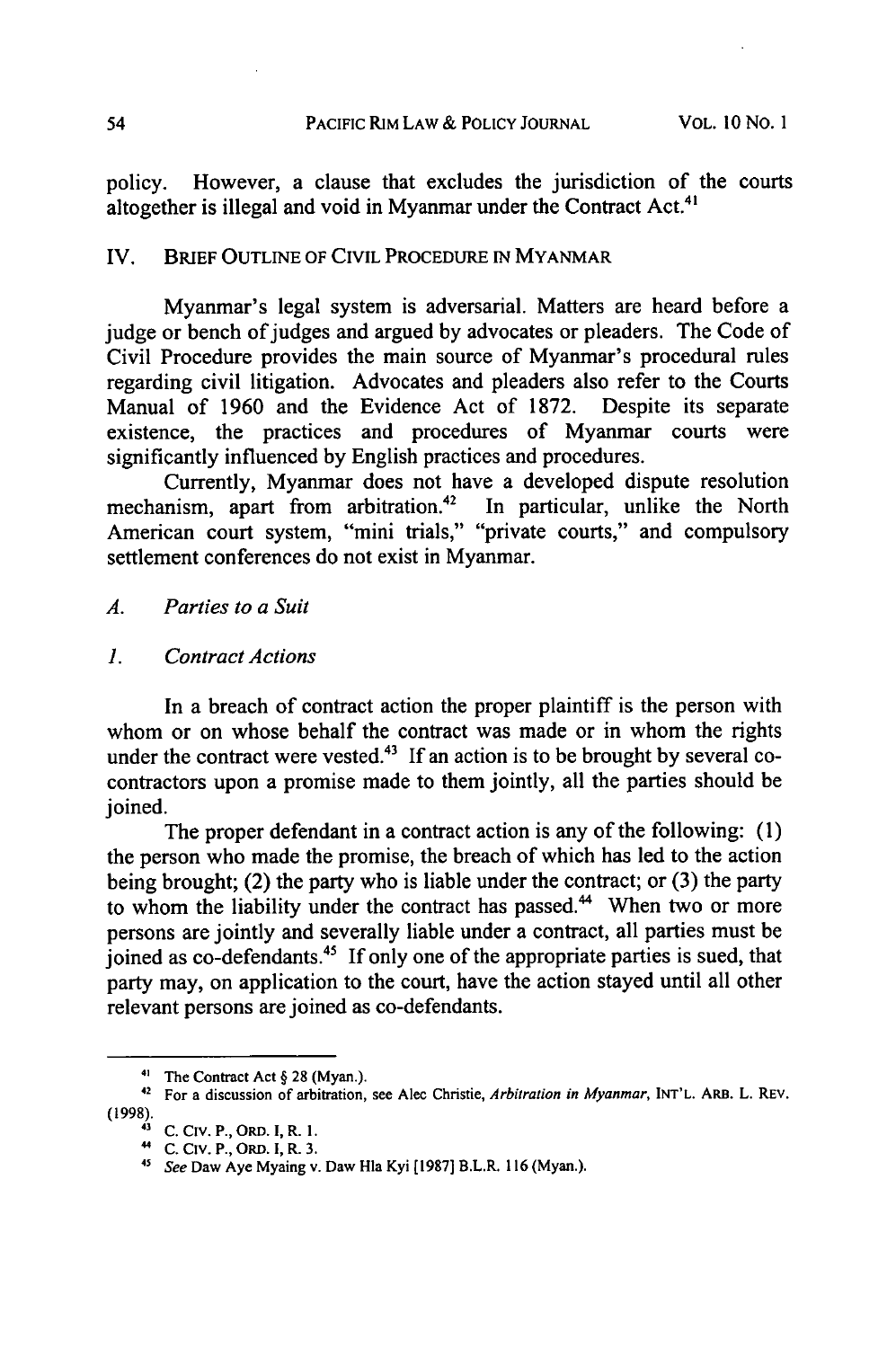**All** objections on the ground of non-joinder or misjoinder of parties must be made at the earliest possible opportunity. These objections cannot be made later than the settlement of issues, unless the grounds for the objection have arisen out of or subsequent to the settlement of issues.46

## *2. Tort Actions*

In a tort action the proper plaintiff is the person injured by the wrongdoer or, in case of death, the person with a vested right to sue.<sup>47</sup> Where several persons are injured by a tort, any one of them may sue without joining the other injured parties. Where there is more than one plaintiff, one or more of them may be authorized by the others to appear, plead, or act for them in any proceeding.<sup>48</sup> This authority must be conferred in writing, signed by the party or parties giving it, and filed in court.<sup>49</sup> The same principle also applies to multiple defendants.<sup>50</sup>

The proper defendant in a tort action is the wrongdoer or the person who is liable for the acts of the wrongdoer, such as a vicariously liable employer.<sup>51</sup> If several persons jointly commit a tort, the plaintiff may sue any individual tortfeasor and is not obligated to join any other defendants.

#### *B. Instituting Proceedings and Service*

Typically, a plaintiff commences a civil action by filing a plaint<sup>52</sup> that sets out the claim against the defendant.<sup>53</sup> Courts will reject plaints that do not state a cause of action, undervalue the relief claimed, are barred by law, or are incorrectly stamped.<sup>54</sup> When a plaint has been filed, a summons is served upon the defendant requesting the defendant to appear and answer the claim.<sup>55</sup>

In civil matters, a summons to commence proceedings must meet certain requirements. The summons must be signed by a judge, or the

**<sup>&</sup>quot;** C. Civ. P., OiD. I, R. 13; *see also* S.S. Mohideen **et** al. v. U.P. Narayana Swamy [1967] B.L.R. **(C.C.) 188** (Myan.).

**<sup>17</sup>**C. Civ. P., ORD. I, R. **1.**

**<sup>&</sup>quot;** *See* Phu Kyaw Wai v. **Ah** Sein [1958] B.L.R. (H.C.) 353 (Myan.). 49 Civ. P., ORD. I, R. 12.

**so** *Id.*

C. Civ. P., ORD. 1, R. 3.

<sup>&</sup>lt;sup>52</sup> "Plaint" is the term used in Myanmar for a complaint in the United States.

**<sup>13</sup>**C. CIV. P. § 26; *see* C. **Civ.** P., ORD. IV, R. 1.

<sup>5</sup> C. Civ. P., ORD. VII, R. **II.;** *see* Daw Thin Hlaing v. **G.** Gordhandus [1965] B.L.R. (C.C.) 594 (Myan.).

**<sup>51</sup>** C. Civ. P. § 27.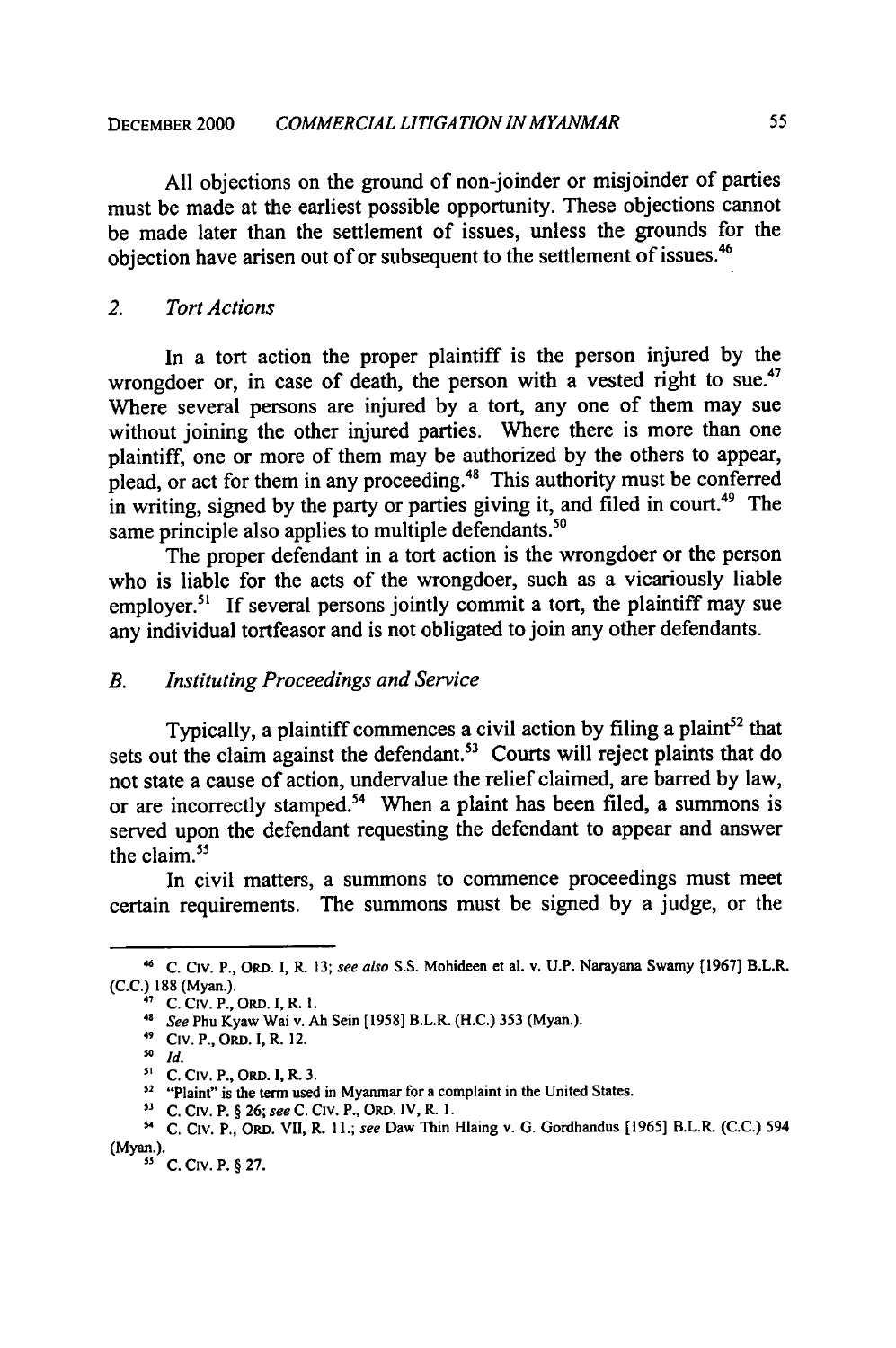judge's representative, and sealed **by** the court prior to service upon the defendant.<sup>56</sup> The summons should also attach a copy of the plaint or, if unavailable, a concise statement of the claim against the defendant.<sup>57</sup>

Service of the summons in Myanmar may be either personal, upon an agent, or, in certain circumstances, by registered mail.<sup>58</sup> In matters against a company, service is considered complete if the summons is served upon a representative of the company at its registered office or any place of business established by the company in Myanmar. However, if the company has its registered office outside of the jurisdiction, service upon a manager or agent who works for the company in Myanmar will suffice.<sup>59</sup> For the purpose of this rule, the master of a ship is considered the agent of the owner or charterer.<sup>60</sup> A summons may also be served on the defendant's lawyer if the lawyer is authorized to accept service and appear for the defendant.<sup>61</sup>

Where the court is satisfied that the defendant is avoiding service or that the summons cannot be served in the ordinary way, the court may order substituted service.<sup>62</sup> Substituted service is accomplished by either affixing a copy of the summons conspicuously in a court in the jurisdiction where the defendant last resided or conducted business. Substituted service can also take place by serving the summons in any other manner the court finds reasonable. Where substituted service is appropriate, the court will set the time for the defendant's appearance in accordance with the circumstances of each case.<sup>63</sup>

If a defendant resides outside the jurisdiction of the Myanmar courts and there is no agent in Myanmar authorized to accept service, the summons may be served via registered mail to the defendant's residence.<sup>64</sup>

## *C. Stay of Proceedings*

No case will be permitted to proceed in a Myanmar court if another matter that is substantially the same and between the same parties is already

**<sup>56</sup> C. Cv.P.,** ORD. **V, R. 10.**

**<sup>57</sup> C. Civ.** P., ORD. **V, R.** 2.

**<sup>58</sup> C.** Civ. P., ORD. V; see U Shaung Ti v. U Sein Maung [1978] B.L.R. 106 (Myan.).

**<sup>59</sup> C.** Civ. P., ORD. V, R. **13(1).**

**<sup>60</sup> C.** Civ. P., ORD. V, R. **13(2).**

<sup>&</sup>lt;sup>61</sup> See Daw Tin Tin Yee v. Maung Khin Maung Aye [1980] B.L.R. 16 (Myan.); Daw Yin Yin May v. U Min Din [1982] B.L.R. 82 (Myan.).<br><sup>62</sup> C. Civ. P., ORD. V, R. 20.

**<sup>63</sup>**C. Civ. P., ORD. V, R. 20(3).

C. Civ. P., ORD. V, R. **25.**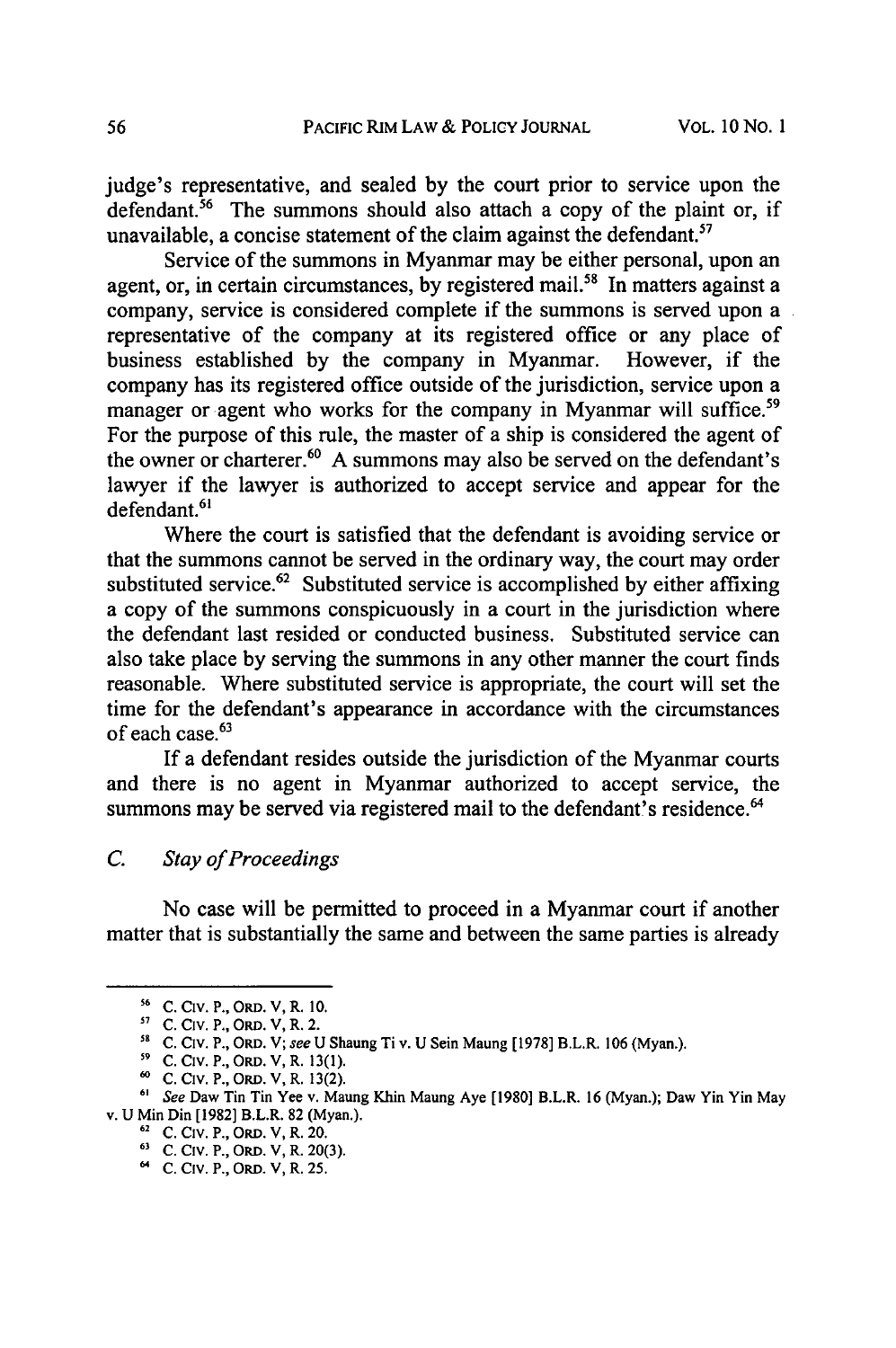before another Myanmar court.<sup>65</sup> Similarly, no case can proceed if the matter has been decided in a former suit between the same parties in a court of competent jurisdiction.<sup>66</sup> However, the pendency of a suit in a foreign court does not preclude a Myanmar court from trying a suit founded on the same cause of action.<sup>67</sup>

A foreign judgment on the same matter, between the same parties will act to stay a Myanmar action where the following criteria are met:<sup>68</sup>

- (1) A court of competent jurisdiction has pronounced the judgment;
- (2) Such a court based the judgment on the merits of the case;
- (3) On the face of the proceedings, the judgment does not appear to be founded on an incorrect view of international law or a refusal to recognize the laws of Myanmar where such law is applicable;
- (4) The proceedings in which the judgment was obtained are not opposed to natural justice;
- (5) The judgment has not been obtained by fraud; $69$  and
- (6) The judgment does not sustain a claim founded on the breach of any law in force in Myanmar.

The court shall presume, upon the production of any document purporting to be a certified copy of a foreign judgment, that such judgment was pronounced by a court of competent jurisdiction, unless the document indicates otherwise.<sup>70</sup> However, the presumption may be rebutted by proof of lack of jurisdiction.<sup>71</sup>

A Myanmar court also has the power to stay legal proceedings where the parties are bound by an arbitration agreement that applies to the issues before the court. Stays can be requested any time after appearance and before the delivery of any pleadings or any other significant occurrence in

**<sup>6</sup>S** C. Civ. P. § **10;** see Manmull Khemka v. Murlidhar Bogla [1919] **10** L.B.R. 154 (Myan.).

**<sup>66</sup>** C. Civ. P. § *11;* see U Maung Gale v. Madam Gopal Bagla [1964] B.L.R. (C.C) 834 (Myan.); Daw Kyin Nu v. U Mohamed Usoof (a) U Khin Maung, (1989] B.L.R. 4 (Myan.).

**<sup>67</sup>** See C. Civ. P. § 10, explanation; R.M.K.A.R. Arunachallam Chettyar v. R.M.K.A.R.U. Valliappa Chettyar [1938] R.L.R. 176 F.B (Myan.).

**<sup>68</sup>** BURMA C. CIV. P. § 13; see V.A.S. Arogya Odeyar v. V.R.R.M.N.S. Sathappa Chettiar [1951] B.L.R. 211 (Myan.); A.S.R.M. Samy Nathan Chettyar v. E.M. Chulakingum Chettyar [1963] B.L.R. (C.C.) 131 (Myan.).

The fraud must not merely be constructive, it must be actual fraud consisting of representations designed and intended to mislead: a mere concealment of facts is not sufficient to avoid a foreign judgment. See *generally* Syed Abdulla Rahman Hady v. Seyd Akabi Bin Hamid Momafer [1924] 3 I.L.R. Ran. 65 (Myan.).

**<sup>7</sup>** C. Civ. P. § 14; *see* S.P.S.N. Kasivisvanathan Chettyar v. **S.S.** Krishnappa Chettyar [ 1951] B.L.R. (H.C.) 399 (Myan.). **71** C. Civ. P. § 14.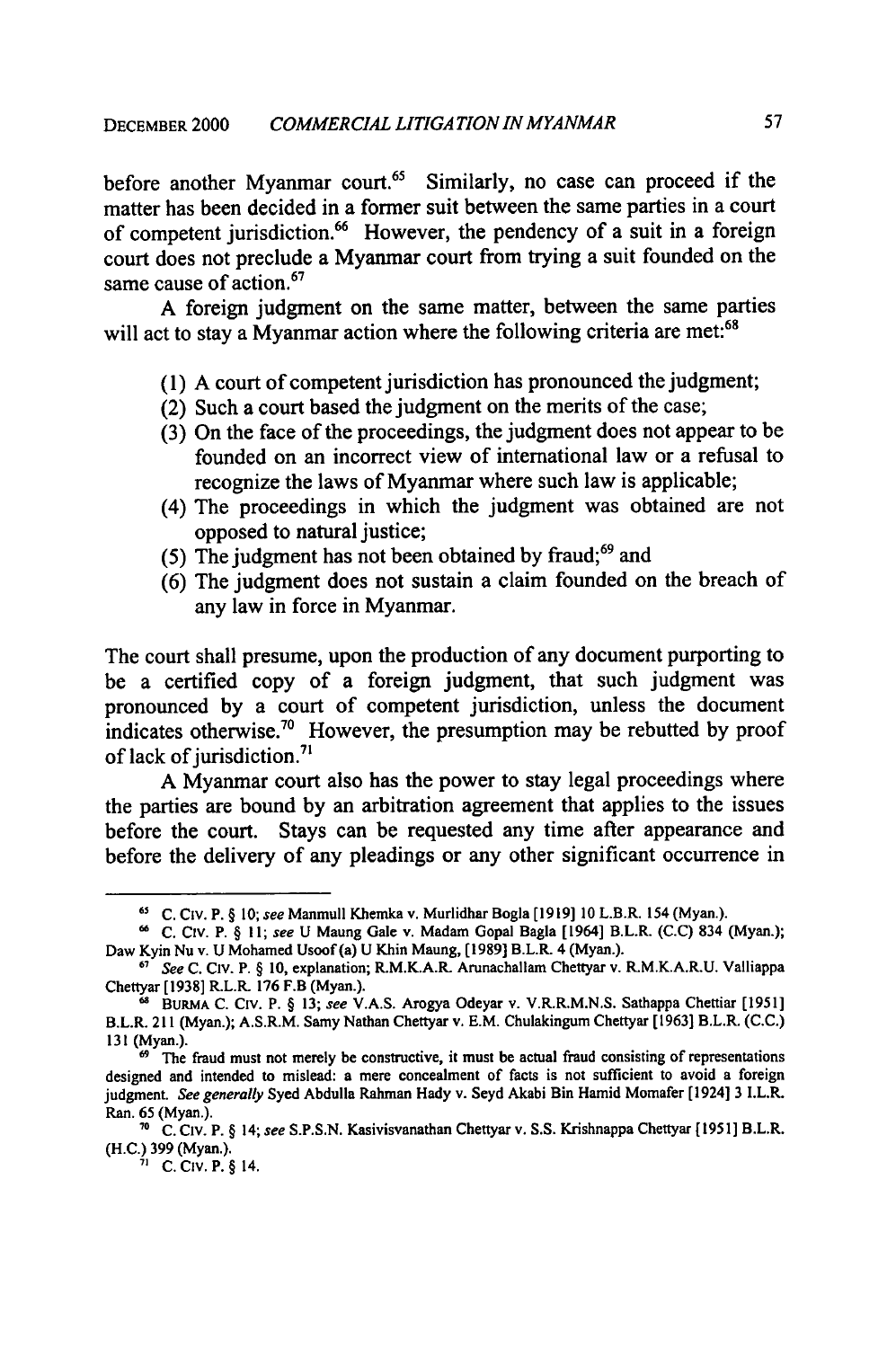the proceedings.<sup>72</sup> A request to stay will be refused where, after an application has been made to revoke the arbitrator's authority, the circumstances indicate that the court would have granted leave to revoke it. Stay requests will also be denied when there is good ground for believing that the arbitrator will not act fairly in the matter or that, for some other reason, it is improper that the arbitrator should arbitrate the dispute.

In dealing with "foreign" arbitration agreements, the court is obliged to order a stay under certain circumstances. If a foreign arbitration agreement is in place, the court will stay legal proceedings unless it is satisfied that the arbitration agreement is inoperative or that the current dispute lies outside the scope of the issues that were arbitrated.<sup>73</sup>

## *D. Discontinuance and Dismissal*

A plaintiff may completely discontinue an action against the defendant or withdraw part of the plaint by giving written notice prior to receipt of the defendant's written statement.<sup>74</sup> However, after the defendant files a written statement, the plaintiff can only withdraw from the case with the leave of the court.<sup>75</sup>

The court may at any stage of the proceedings strike or amend any matter in any pleading which it finds unnecessary, scandalous, or likely to prejudice, embarrass, or delay the fair trial of the suit.<sup>76</sup> In particular, an action may be struck out for any of the following reasons:

- (1) The action is an abuse of process;
- (2) A party fails to deliver a plaint or describe the particulars of the claims within the plaint;
- (3) A party fails to deliver a reply;
- (4) An action is frivolous or vexatious;
- *(5)* A party defaults in taking out a summons for directions;
- (6) A party defaults in giving discovery;

**<sup>72</sup>** The Arbitration Act § 34 (Myan.). A "step" may be taken in proceedings **by** a party notwithstanding his/her ignorance at the time of the existence of an arbitration agreement. Any application whatsoever to the Court, even though it be merely an application for time, is considered as a "step" in the proceedings. *See* Union of Burma v. P. James [1958] B.L.R. (H.C.) 691 (Myan.).

*<sup>&</sup>quot; See* A. Christie, *Enforcement of Foreign Arbitral Awards and Arbitration Agreements In Myanmar,* **INT'L** ARB. L. REV. 194-97 (1998); The Arbitration (Protocol and Convention) Act (1939) **(Myan.).**

<sup>7</sup> U Sein Ya v. **U** Sein [1980] B.L.R. 36 (Myan.).

**<sup>7&#</sup>x27; C.** Civ. P., ORD. XXIII, R. 1-2.

**<sup>76</sup> C.** Civ. P., ORD. VI, R. **16;** *see* Ghanhamdas Bilasroy v. Madanlal Saraf **[1966]** B.L.R. **(C.C.) 1128** (Myan.).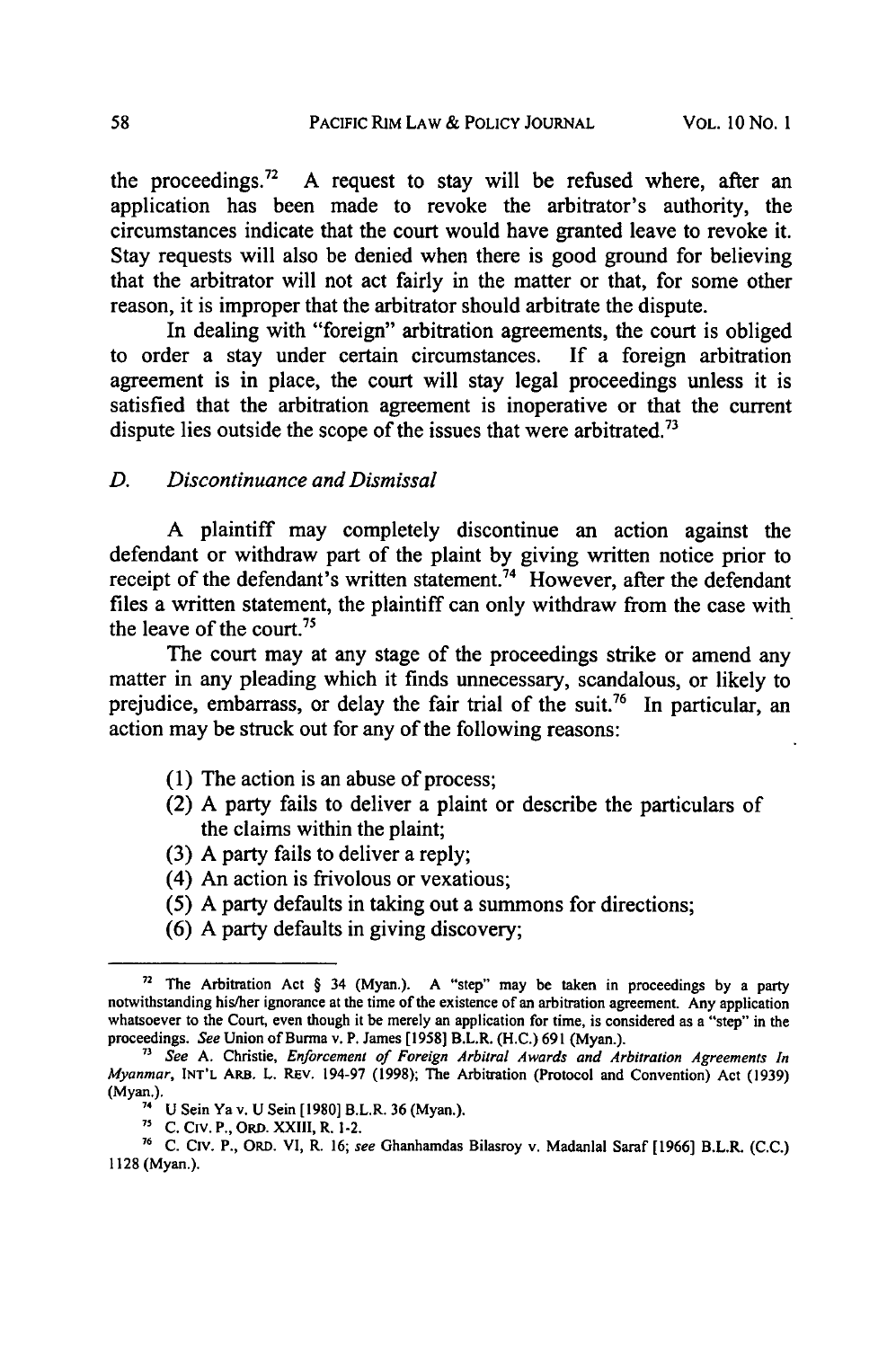- (7) A party defaults in giving security for costs;
- (8) A party defaults in setting a cause or matter down for trial; and
- (9) A party fails to appear at the trial.<sup>77</sup>

## *E. Defending Proceedings*

The defendant's key procedural step is the submission of a written statement answering the specific claims made in the plaint.<sup>78</sup> Both the plaint and written statement must be concise, and must exclude all matters not strictly relevant to the question in dispute.<sup>79</sup> The reason for requiring that the claim and answer to such claim be set out in writing in the complaint and in the written statement, respectively, is to ensure that clearly defined issues emerge to be answered during the hearing.<sup>8</sup>

#### *F. Discovery and Interrogatories*

If either the plaint or written statement does not sufficiently disclose a party's case, the other party may ask for further information through interrogatories and discovery of documents, in order to be familiar with the issues for the hearing.<sup>81</sup> Certain interrogatories are not allowed and need not be answered. Interrogatories that seek to obtain the following information are not allowed:

- (1) Discovery of facts that exclusively constitute the evidence of the other party's case or title;
- (2) Disclosure of information that is legally privileged; and
- (3) Disclosure of information injurious to the public interest.

If a party objects to an interrogatory, that party may state the reasons for the objection in its answers to the interrogatories.82

A party to a suit may, by application to the court, also seek discovery of documents relating to the matters in question that are in the opposing

**<sup>71</sup> C. Civ.** P., ORD. **VI,** VII, **IX, XI,** XXV.

*<sup>78</sup> See* **BURMA C. CIV.** P., ORD. VI1, R. **1;** Daw Budi v. U Maung Tin [1980] B.L.R. 36; *see also* Daw Saw Nyan v. Ma Hla Kyin [ 1966] B.L.R. (C.C.) 760 (Myan.) (regarding the defendant's obligation to file a written statement).

**<sup>79</sup>** C. Civ. P., ORD. V, R. **17;** CTs. **MANUAL** (Myan.) para. 153; *see* Bank of Communications v. Khin Co. [1966] B.L.R. **(C.C.)** 811 (Myan.).

**<sup>&#</sup>x27;8** *See* U Nyunt Aung v. Daw Htay Htay Myint [1979] B.L.R. 40 (Myan.).

<sup>8</sup> C. Civ. P. § 30; **BURMA C. CIV. P.,** ORD. **XI. <sup>32</sup>***See* A.P. Pennel v. D. Wilson [1906] B. L. R. 24 (Myan.).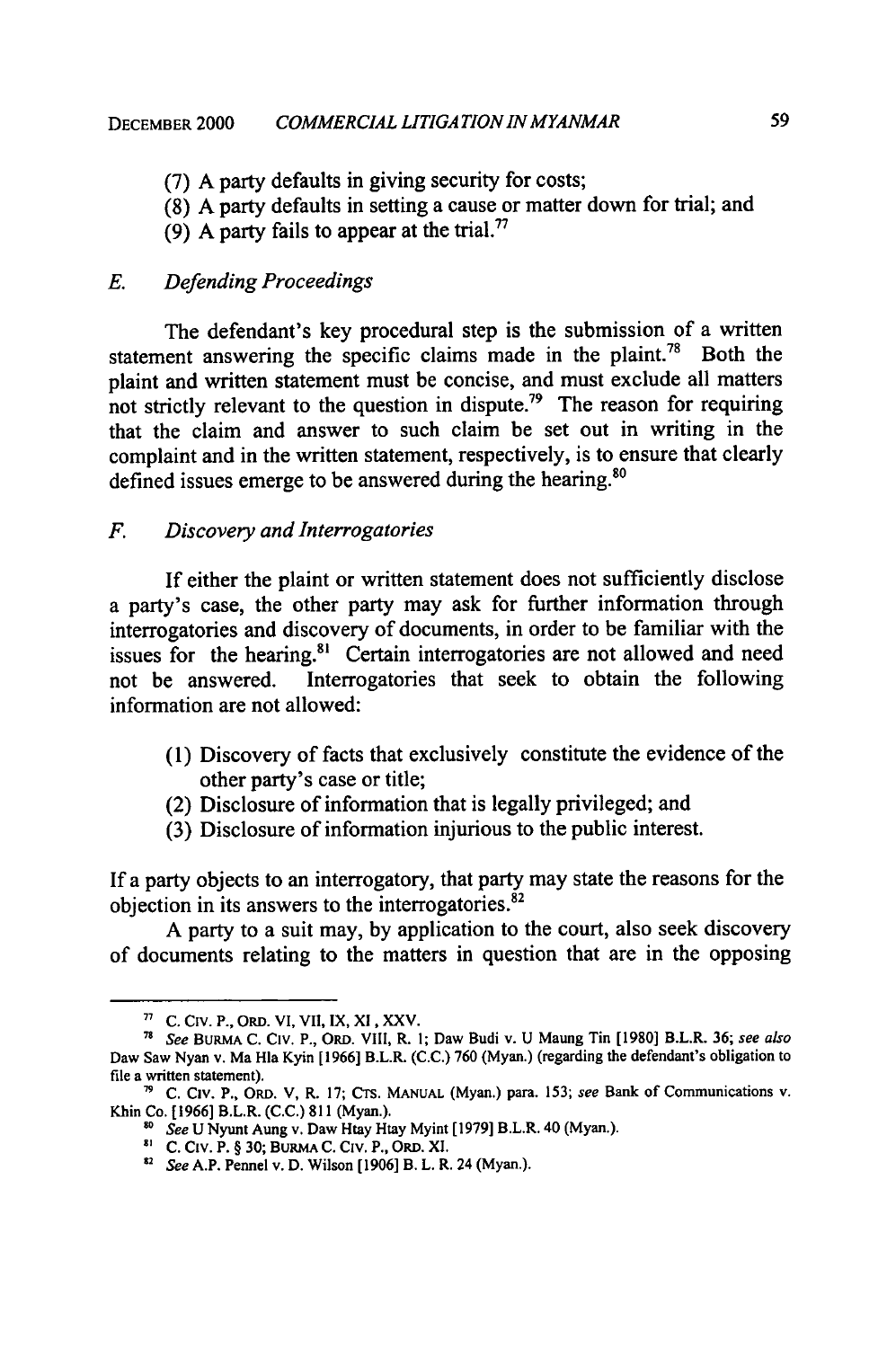party's possession or power.<sup>83</sup> Upon order of the court, the opposing party must provide an affidavit of documents. The affidavit must state what relevant documents are in the party's possession or power and produce the documents for inspection.<sup>84</sup>

Parties have a duty to make wide disclosure of relevant documents, whether helpful or harmful. This includes confidential documents, documents generated after the event, and internal documents relating to the case. However, the duty to disclose does not encompass legally privileged documents.<sup>85</sup>

#### *G. Evidentiary Issues*

The Evidence Act of 1872 sets out the rules of evidence in Myanmar. The Evidence Act establishes rules similar in form and content to those in other former British colonies in the region and in Britain today.<sup>86</sup> The Evidence Act is applicable to all judicial proceedings before any court<sup>87</sup> and to all judges or other persons legally authorized to hear evidence.<sup>88</sup> However, the Evidence Act does not apply to arbitrations.<sup>89</sup>

The facts of a case may be proven by oral evidence or written documents. In general, facts may be proved by oral evidence, namely statements made under oath by witnesses in court.<sup>90</sup> The existence or content of documents must be proved by the documents themselves and produced for the inspection of the court.<sup> $91$ </sup> The exception to this is when secondary evidence is admissible or when the document is only remotely relevant. $92$  The court may require any material document to be produced for inspection and may view the place of occurrence of the alleged event in question.<sup>93</sup>

**s1 C.** Civ. P., ORD. XI, R. 12.

<sup>94</sup> C. Civ. P., **ORD.** XI, R. **13.** A party's affidavit of documents is normally conclusive, unless the other party can show from the list itself and the documents in it or from the pleadings, that further documents are relevant.

*s See* Ma Hla Mra Khine v. Ma Hla Kra *Pro* [1938] R.L.R. 243 (Myan.).

The King v. Nga Myo [1938] R.L.R. 190 (Myan.).

<sup>&</sup>lt;sup>87</sup> The Evidence Act (1872) (Myan.) § 1. Broadly speaking, a "court" may be defined as an authority which exercises judicial as distinguished from executive or administrative functions. *See* D. D. Grover v. A. C. Koonda & One [1955] B.L.R. 54 (S.C.) (Myan.). **SPACE** Vidence Act, *supra* note 87, § 3.

*<sup>89</sup> Id.*

*<sup>&#</sup>x27;0 Id.* at **§** 59.

**<sup>&</sup>quot;** *Id.* at §§ 59, 63, 64; *see* Maung Maung Thaung v. U HIa Gyi and Daw Aye Kyi [1963] B.L.R. (C.C.) 208 (Myan.); Chip Bee Trading Co. v. Overseas Chinese Match Factory [1964] B.L.R. (C.C.) 375 (Myan.).

<sup>&</sup>lt;sup>92</sup> The Evidence Act, *supra* note 87, §§ 65, 144.

*<sup>93</sup> Id.* at § 60; C. Civ. P., ORD. XIII, R. **11.**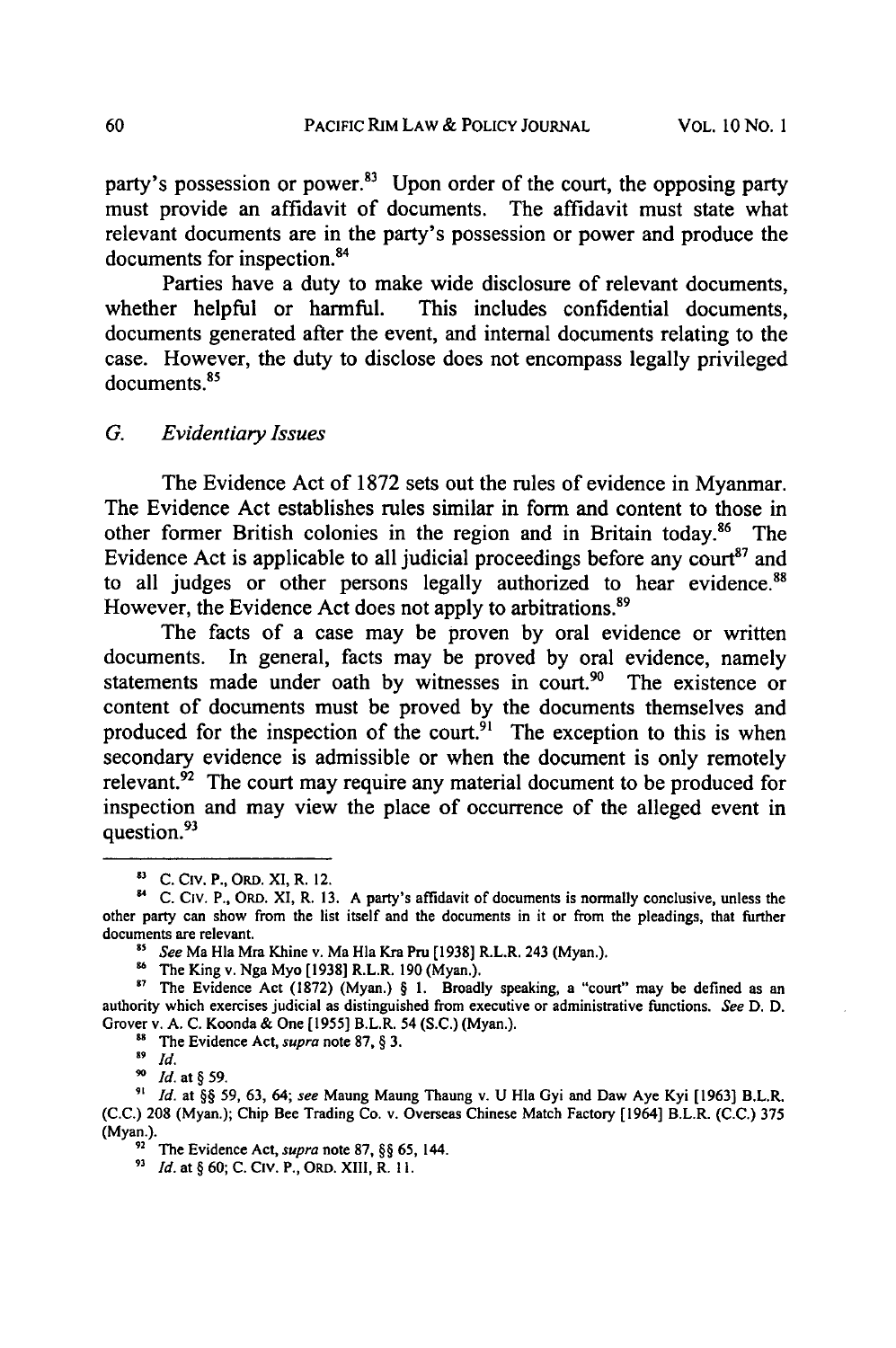## *H. Remedies*

The remedies available in other former British colonies of the region and England are also generally available in Myanmar. Remedies in Myanmar include damages, injunctions, and costs.

#### *1. Damages*

Myanmar damage awards tend to be extremely conservative **by** North American standards. Unlike countries such as the United States of America, Myanmar does not have significant punitive damages or statutory "multiple damage" awards. Monetary judgments normally bear simple interest from the date the cause of action arose. However, there is some judicial discretion as to the interest rate. Damages in contract and tort actions are covered **by** rules of reasonable foreseeability and causation.

## *2. Injunctions*

Both temporary<sup>94</sup> and permanent<sup>95</sup> injunctions may be granted by a court. **A** permanent injunction may only be granted **by** a final decree made at the hearing and upon the merits of a suit. **A** temporary or interim injunction, however, may be granted on an interlocutory application at any stage of the suit.

Injunctions are difficult to obtain from Myanmar courts. When exercising its discretion to grant a temporary injunction, the court must be satisfied that all of the following exist:<sup>96</sup>

- **(1)** The applicant has a prima facie and bona fide case to go to trial;
- (2) Protection is necessary to avoid "irreparable injury";
- **(3)** Mischief or inconvenience is likely to arise if the court withholds the injunction; and
- (4) The need for relief is immediate.

Myanmar courts define "irreparable injury" as substantial injury that can never be adequately remedied **by** damages.97

**C.** Civ. P., **ORD.** XXXIX, R. 1-2.

**<sup>9&#</sup>x27;** The Specific Relief Act §§ **54-57 (1877)** (Myan.).

**<sup>&#</sup>x27;** Jogal Ahir v. Babu Samarath Sin (a) Sambrathy Sin **[1962]** B.L.R. **(H.C.) 70** (Myan.); **U** Tin Myint v. **U** Soe Tin, **[1979]** B.L.R. 40 (Myan.).

**<sup>&#</sup>x27;** Jogal Ahir, B.L.R. **(H.C.) 70.**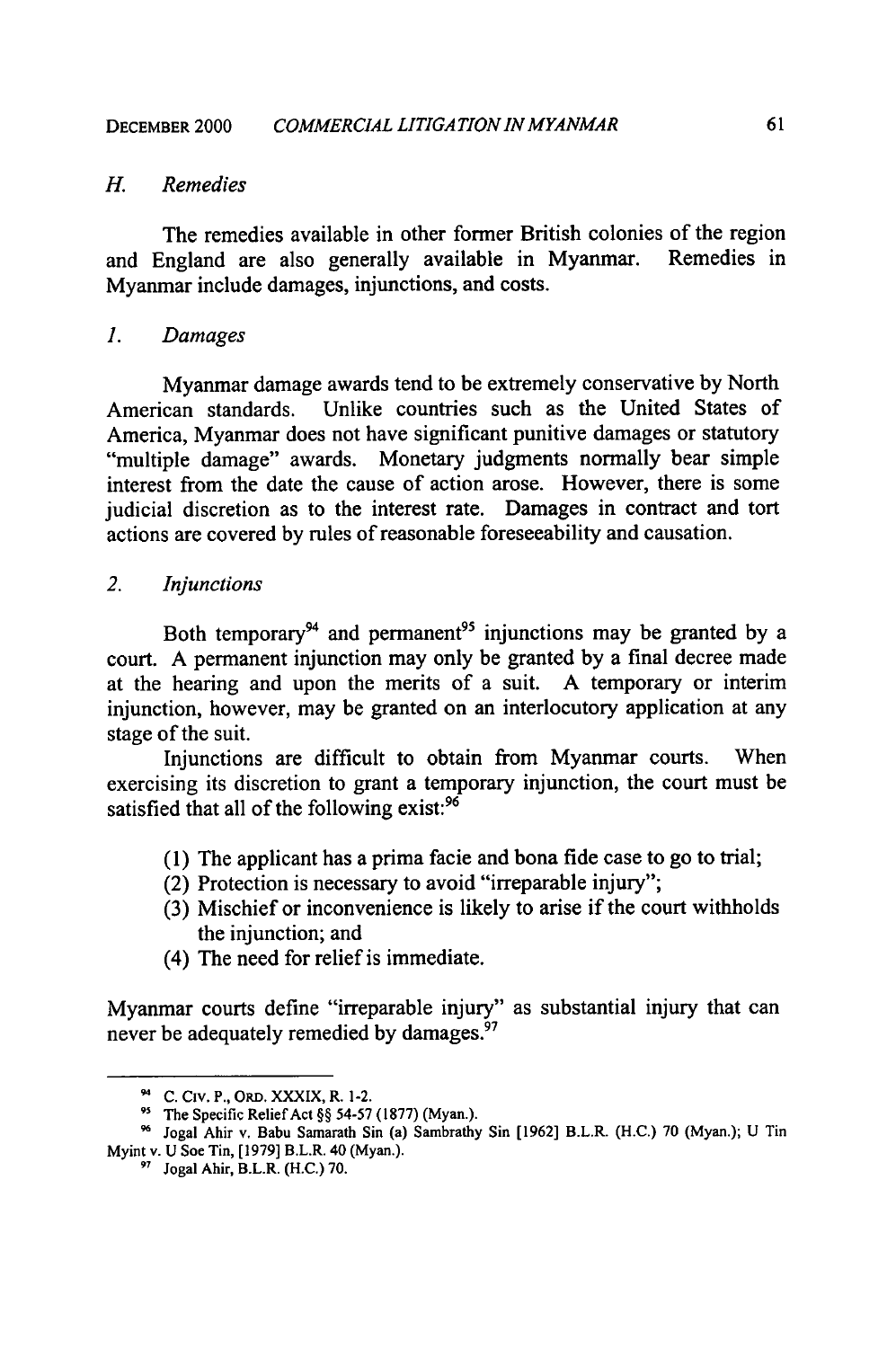# *3. Costs*

Subject to conditions and limitations set forth in a particular law, the court has discretion to award costs.<sup>98</sup> The court determines the amount of the costs and the party responsible for paying it. Interest on costs cannot be charged at more than six percent and is added to the principle cost award to determine the total sum payable. However, costs awards in Myanmar courts are usually based on a "scale" of fees over thirty years old, which bears little relevance to today's costs and is thus wholly inadequate.

## V. FOREIGN **JUDGMENTS**

#### *A. Enforcement*

A conclusive and final foreign judgment<sup>99</sup> can be enforced in Myanmar by an action on a debt to enforce the judgment. The rationale is that where a court of competent jurisdiction has already entered a judgment, Myanmar courts will enforce the legal obligation to pay the sum awarded in the judgment as a debt. $^{100}$ 

To constitute a valid cause of action for debt, the foreign judgment must be final in the foreign court. In order to establish a final foreign judgment, plaintiffs must show that the foreign court made a final conclusion that established the existence of legal liability. The judgment is then considered res judicata between the parties.<sup>101</sup> However, a foreign judgment will not operate as res judicata on any matter not directly decided in the judgment or if it offends any of the criteria for a stay of proceedings. $102$ 

Generally, in suits on a foreign judgment, courts cannot inquire into the merits of the original claim or the propriety of the decision.<sup>103</sup> In other words, Myanmar courts cannot sit in appeal over a foreign judgment because it proceeded on grounds that would not be adequate in Myanmar.<sup>104</sup>

<sup>&</sup>quot; **C.** Civ. P. § 35; see Moolidhar Kandoi v. Lakha Singh [1962] B.L.R. **(H.C.)** 112 (Myan.).

<sup>&</sup>lt;sup>99</sup> "Foreign judgment,"for the purposes of the Code of Civil Procedure, means the decree or order of a foreign Court, not the Judge's reasons for the decision.

K.B. Walker v. Gladys P. Walker [1935] A.I.R. (Ran.) 284 (Myan.).

<sup>&</sup>lt;sup>101</sup> The Bank of Chettinad v. The Chettyar Firm of S.P.K.P.V.R. [1935] I.L.R. 14 (Ran.) 94 (Myan.); K.B. Walker v. Gladys P. Walker [1935] A.I.R. (Ran). 284 (Myan.). <sup>102</sup> See supra note 50 and accompanying text.

<sup>&</sup>lt;sup>103</sup> As distinct from determining whether or not the case was decided on its merits as a matter of principle, which is one of the Criteria for enforcement of a foreign judgment. See S.P.S.N. Kasivisvanathan Chettiar v. S.S. Krishnappa Chettiar [1951] B.L.R. 399 (Myan.).

**<sup>&</sup>quot;o4** The Bank of Chettinad, I.L.R. 14 (Ran.) **94;** K.B. Walker, A.I.R. (Ran.) 284.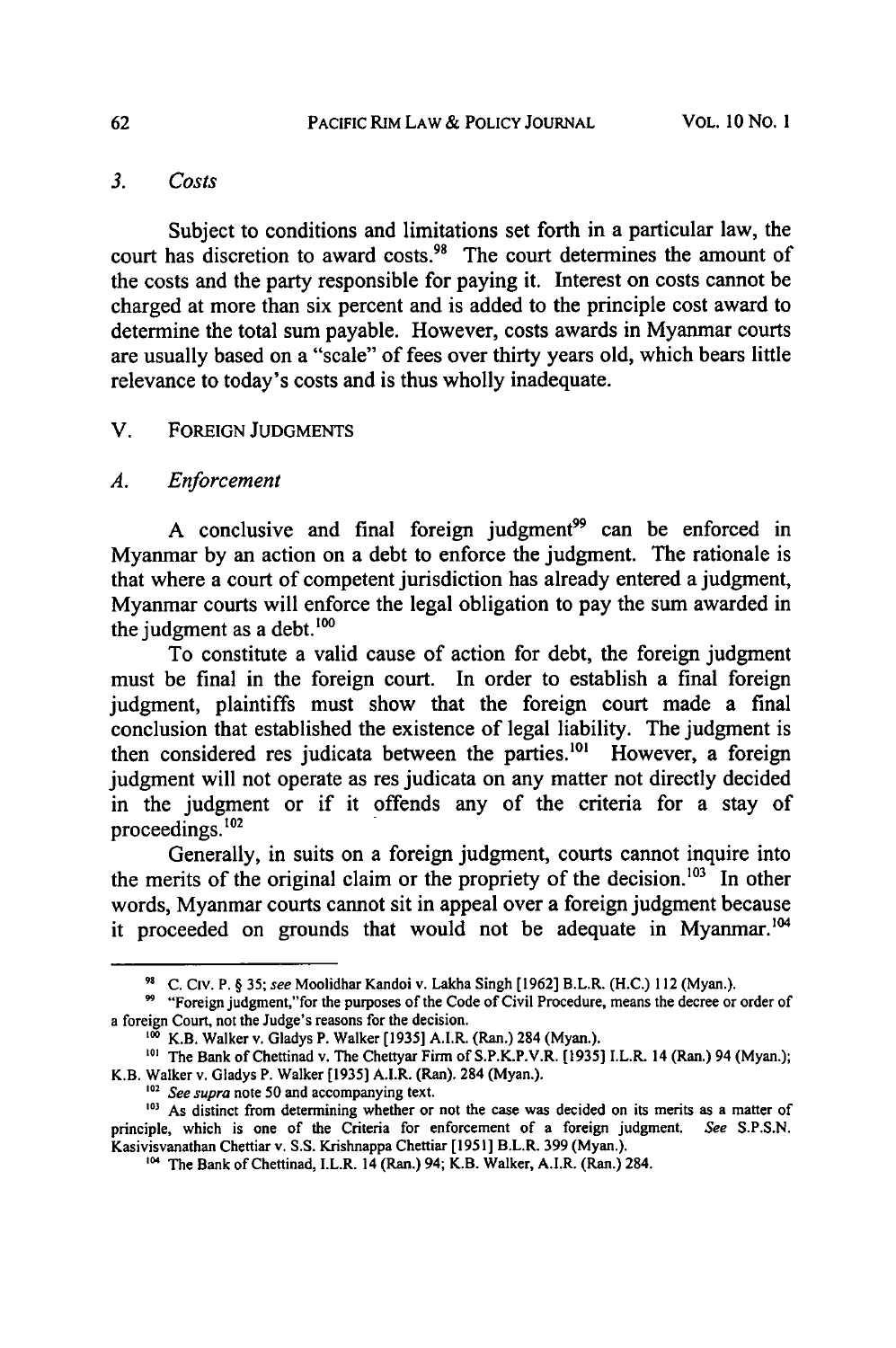Myanmar courts can, however, examine the pleadings and the reasoning in the foreign opinion to understand what issues are actually disposed of in the judgment.

Three of the criteria that most often arise when challenging the enforcement of a foreign judgment in Myanmar are whether (i) the foreign court had jurisdiction, (ii) the case was decided on the merits, or (iii) the proceedings were in accordance with natural justice.

*B. Jurisdiction*

A judgment of a foreign court will not be conclusive unless that court had competent jurisdiction to pronounce it. It is a fundamental principle of law, accepted and practiced in Myanmar, that where a court has no jurisdiction, its judgments and orders are null and void.<sup>105</sup> Whether a foreign court is has competent jurisdiction is determined in accordance with the principles of international law and the law of the country in which the foreign court is situated.

When the property in dispute is situated within the foreign territory, territorial jurisdiction always exists, except in the case of actions of a personal nature against the defendant. Myanmar courts recognize foreign courts to be of competent jurisdiction in suits of a personal nature against the defendant in the following situations:<sup>106</sup>

- (1) The defendant is a citizen of the foreign country in which the judgment has been obtained;
- (2) The defendant was a resident in the foreign country when the action began;
- (3) The defendant has selected the forum in which the defendant is afterwards sued;
- (4) The defendant has voluntarily appeared; and
- *(5)* The defendant has contracted to submit to the forum in which the judgment was obtained.
- *C. Decided on the Merits*

A foreign judgment must have been decided on the merits of the case for it to be enforceable in Myanmar. Courts in Myanmar have the power to

**OS** S.A. Nathan v. S.R.Samson [1931] I.L.R. 9 (Ran.) 480 (Myan.).

<sup>&</sup>lt;sup>106</sup> See Rousillon v. Rousillon 14 Ch. D. 351 (Ch. 1880).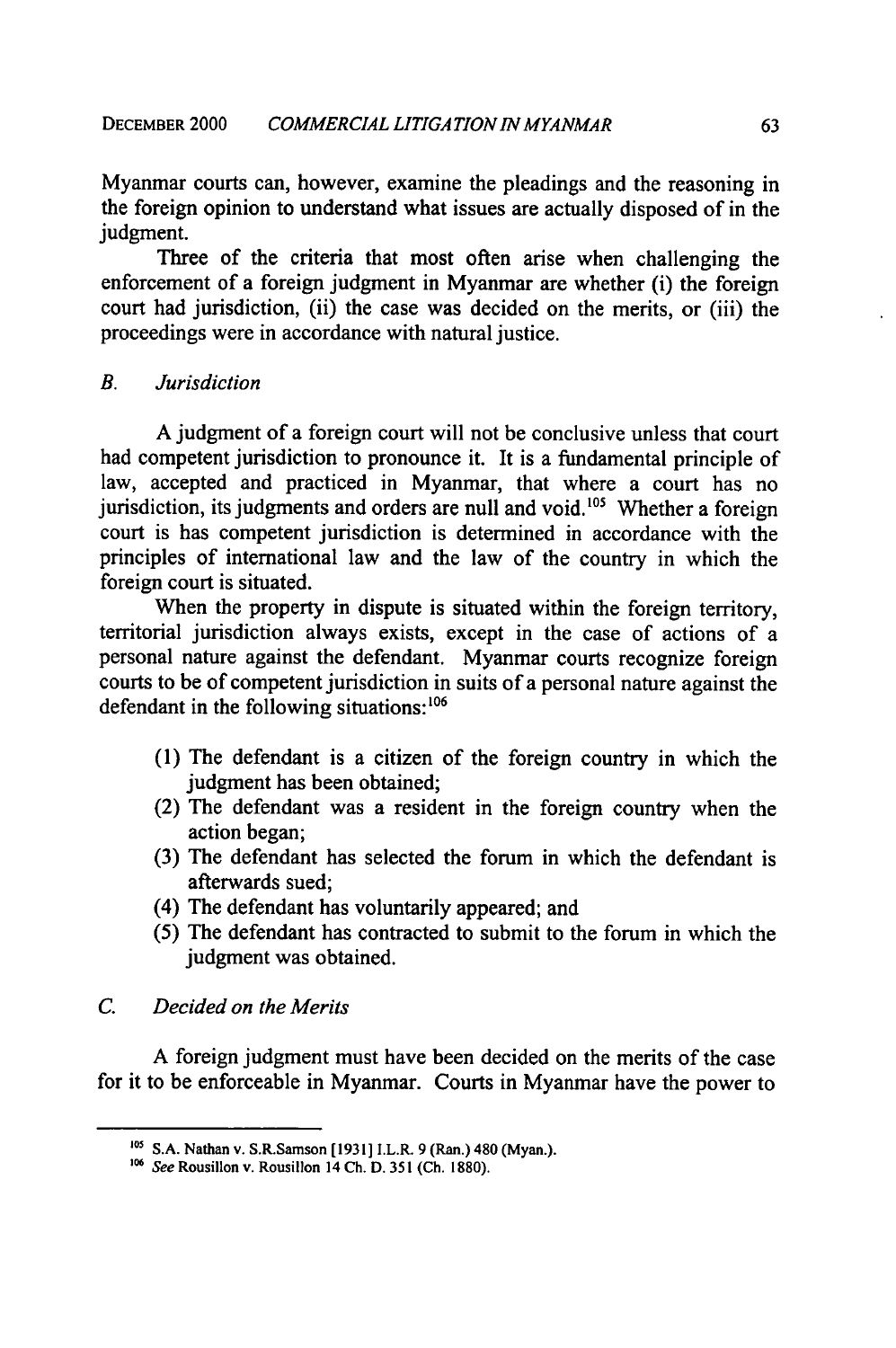examine the judgment to determine whether it was decided on the merits.<sup>107</sup> In making this determination, courts consider whether the judgment was (1) rendered as a penalty for the defendant's or (2) given after consideration of the truth of the plaintiff's case.<sup>108</sup> For example, a judgment is not a judgment "on the merits" if it is given in a case where the defendant does not appear, no evidence is called or considered, and the judgment is entered by default in a summary procedure.<sup>109</sup> However, notwithstanding the nonappearance of a duly served defendant, when evidence is taken on behalf of the plaintiff and judgment is given on such evidence, the case will be considered to have been decided on the merits.<sup>110</sup>

#### *D. Natural Justice*

One of the fundamental principles of natural justice is that a person must be given an opportunity to be heard before the judgment is made against him.<sup>111</sup> Thus, a judgment obtained without notice of the suit to the defendant is considered contrary to natural justice. Courts in Myanmar insist on strict proof of service of process used in foreign courts before giving them effect.<sup>112</sup> When a foreign court has held a particular notice to be sufficient, a Myanmar court must, in the absence of any evidence to the contrary, consider the notice to be correct. The fact that the foreign court followed its own rules of procedure, and not the procedural and evidentiary rules of Myanmar, is not grounds for finding that the foreign proceedings were opposed to natural justice.

#### VI. **ENFORCEMENT** OF FOREIGN ARBITRAL AWARDS

Myanmar has adopted the Geneva Protocol of 1923 on Arbitration Clauses and the Geneva Convention of 1927 on the Execution of Foreign Arbitral Awards (collectively referred to as "the Protocol").<sup>113</sup> The Protocol provides for Myanmar's recognition and enforcement of foreign arbitral

<sup>&</sup>lt;sup>107</sup> As distinct from an evaluation of the merits of the decision.

**<sup>05</sup> A.N.** Abdul Rahiman v. **J.M.** Mahomed **Ali** Rowther **[1928] 6** (Ran.) **552** (Myanmar).

*<sup>109</sup> Id.*

<sup>1&</sup>lt;sup>10</sup> C. Burn v. D.T. Keymer [1913] 7 L.B.R. 56 (Myan.).

V. V. CHITALEY **& S.** APPu RAO, AIR COMMENTARIES: **THE CODE OF CIVIL** PROCEDURE **377** (5th ed. 1950).

<sup>&</sup>lt;sup>112</sup> Edulji Burjorji v. Manekiji Sorabji Patel [1886] I.L.R XI (Bombay) 241 (India).

**<sup>&</sup>quot;3** The Arbitration (Protocol and Convention) Act (1939) (Myan.).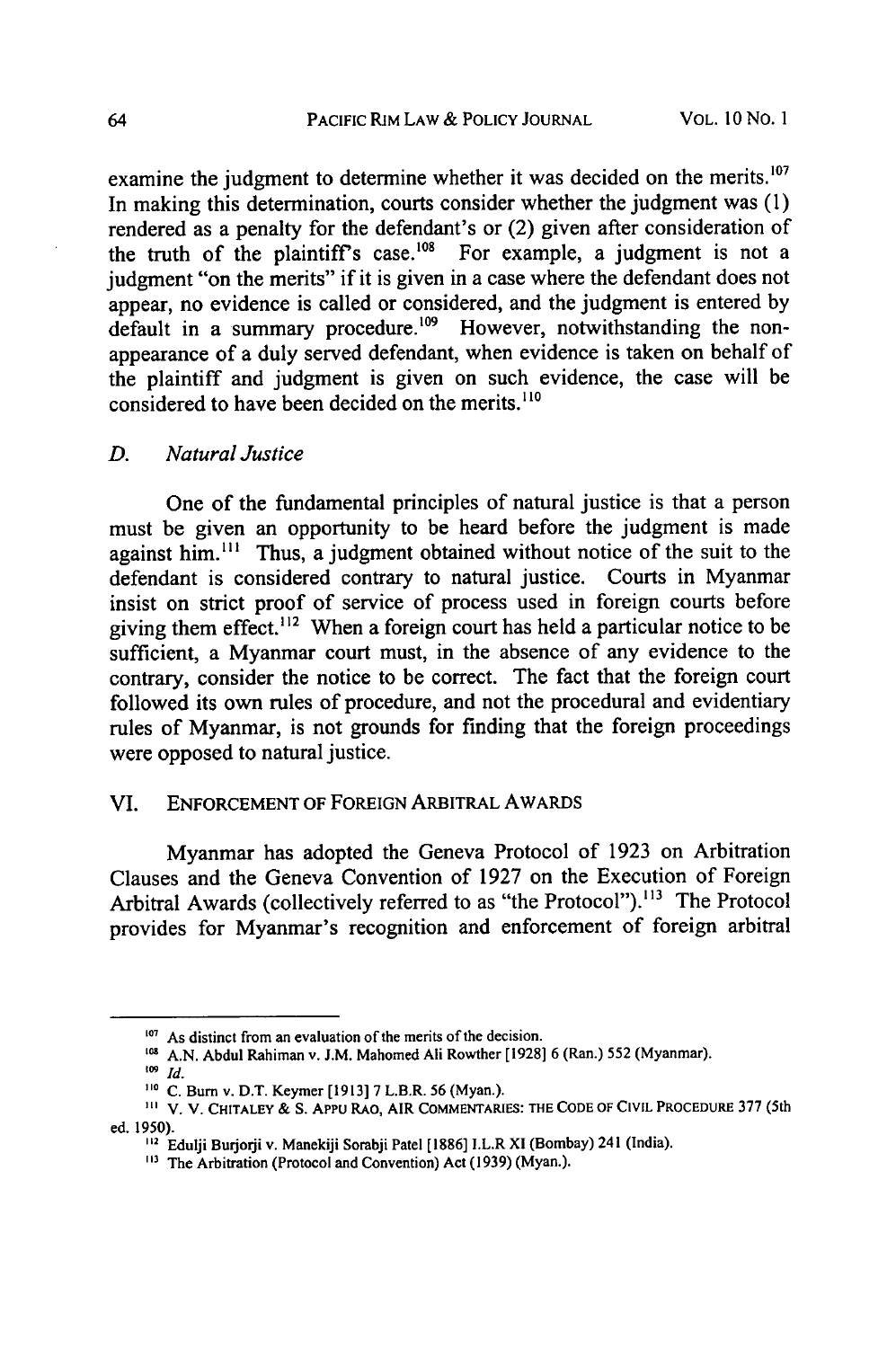awards made in signatory countries and grants reciprocal rights for enforcement of Myanmar arbitral awards.<sup>114</sup>

The Protocol has been superseded, in some respects, by the United Nations Conference on International Commercial Arbitration and the 1958 Convention on the Recognition and Enforcement of Foreign Arbitral Awards (collectively the "New York Convention").<sup>115</sup> However, the New York Convention legally supersedes and replaces the Protocol only where both the country in which the award was made and in which it is to be enforced are contracting states and only to the extent such countries are bound by the New York Convention.<sup>116</sup>

#### VII. CONCLUSION

With ASEAN membership and increasing levels of foreign investment in Myanmar, use of its legal system by foreign investors and their counsel has grown. Despite a widespread belief to the contrary, Myanmar has a well developed legal system that is a significant advantage to foreign investors.<sup>117</sup> In addition, Myanmar's Court structure and civil procedure has a structure familiar to commercial lawyers and business people from the United States and other "common law" based jurisdictions. After nearly thirty years of self imposed isolation, Myamnar has re-emerged as a significant and convenient destination for foreign investment.

**<sup>..4</sup> See** Christie, **supra** note **73,** at **194-97;** The Arbitration (Protocol and Convention) Act **(1939) (Myan.).**

<sup>&</sup>lt;sup>115</sup> Myanmar is not yet a signatory to the New York Convention. It has been reported that the Government is considering acceding to the New York Convention, which would make enforcement of foreign arbitral in Myanmar much easier and Myanmar awards could similarly be more widely enforced in foreign jurisdictions.

<sup>&</sup>lt;sup>116</sup> New York Convention, art. VII.2.

<sup>&</sup>lt;sup>117</sup> For a full analysis of the laws applicable to foreign direct investment in Myanmar, see A. CHRISTIE **& S.** SMITH, FOREIGN DIRECT **INVESTMENT IN** MYANMAR (Sweet & Maxwell Asia 1997).